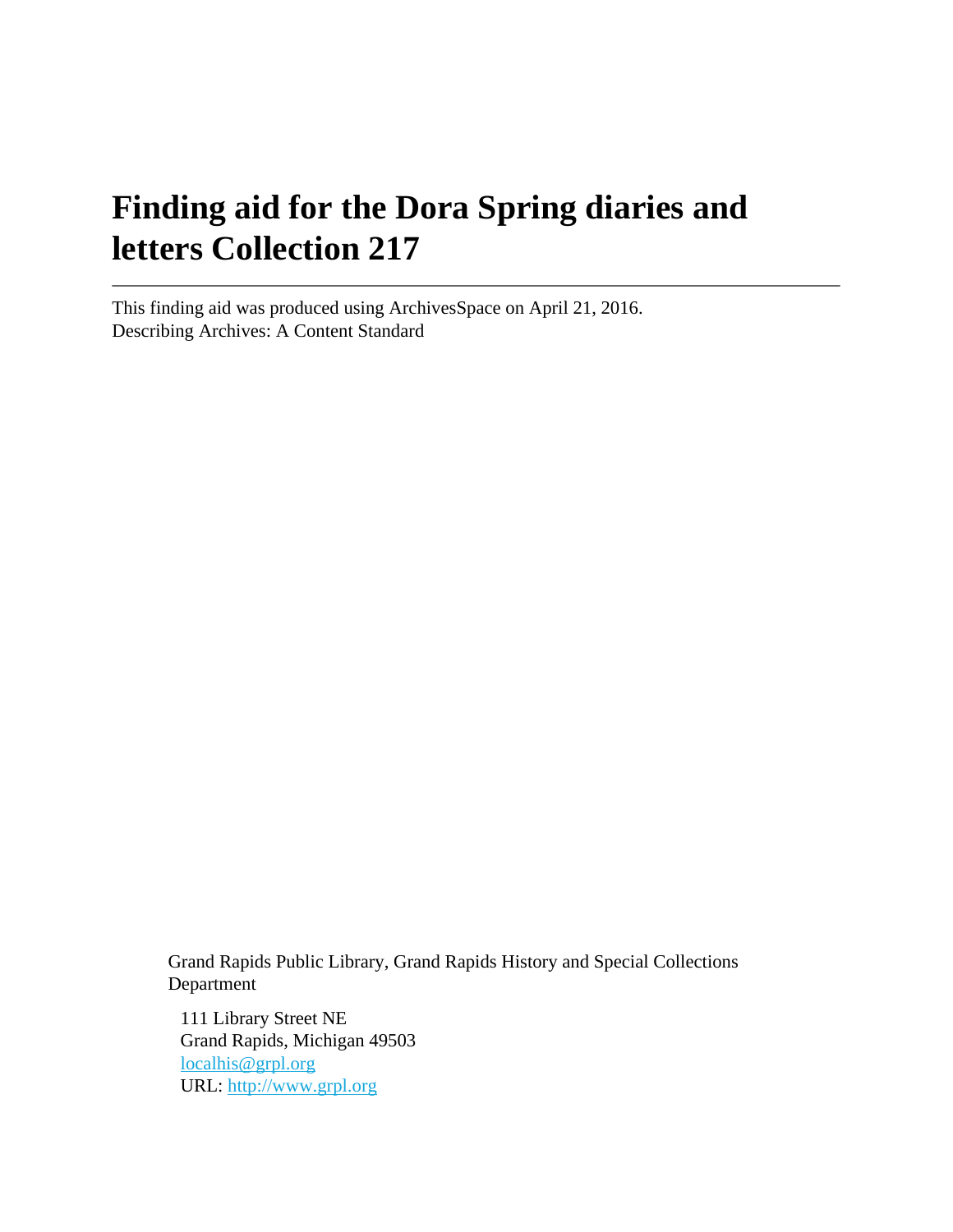## <span id="page-1-0"></span>**Table of Contents**

| $\overline{4}$<br>9<br>9<br>9<br>9<br><b>10</b><br><b>10</b><br>10<br>1881<br><b>10</b><br>1882<br>10<br>1883<br>11<br>1884<br>11<br>1887<br>11<br>-11<br>1889<br>12<br>1890<br>12<br>1891<br>13<br>1892<br>13<br>1893<br>14<br>1894<br>1895 |  |
|----------------------------------------------------------------------------------------------------------------------------------------------------------------------------------------------------------------------------------------------|--|
|                                                                                                                                                                                                                                              |  |
|                                                                                                                                                                                                                                              |  |
|                                                                                                                                                                                                                                              |  |
|                                                                                                                                                                                                                                              |  |
|                                                                                                                                                                                                                                              |  |
|                                                                                                                                                                                                                                              |  |
|                                                                                                                                                                                                                                              |  |
|                                                                                                                                                                                                                                              |  |
|                                                                                                                                                                                                                                              |  |
|                                                                                                                                                                                                                                              |  |
|                                                                                                                                                                                                                                              |  |
|                                                                                                                                                                                                                                              |  |
|                                                                                                                                                                                                                                              |  |
|                                                                                                                                                                                                                                              |  |
|                                                                                                                                                                                                                                              |  |
|                                                                                                                                                                                                                                              |  |
|                                                                                                                                                                                                                                              |  |
|                                                                                                                                                                                                                                              |  |
|                                                                                                                                                                                                                                              |  |
|                                                                                                                                                                                                                                              |  |
|                                                                                                                                                                                                                                              |  |
|                                                                                                                                                                                                                                              |  |
|                                                                                                                                                                                                                                              |  |
|                                                                                                                                                                                                                                              |  |
|                                                                                                                                                                                                                                              |  |
|                                                                                                                                                                                                                                              |  |
|                                                                                                                                                                                                                                              |  |
|                                                                                                                                                                                                                                              |  |
|                                                                                                                                                                                                                                              |  |
|                                                                                                                                                                                                                                              |  |
|                                                                                                                                                                                                                                              |  |
|                                                                                                                                                                                                                                              |  |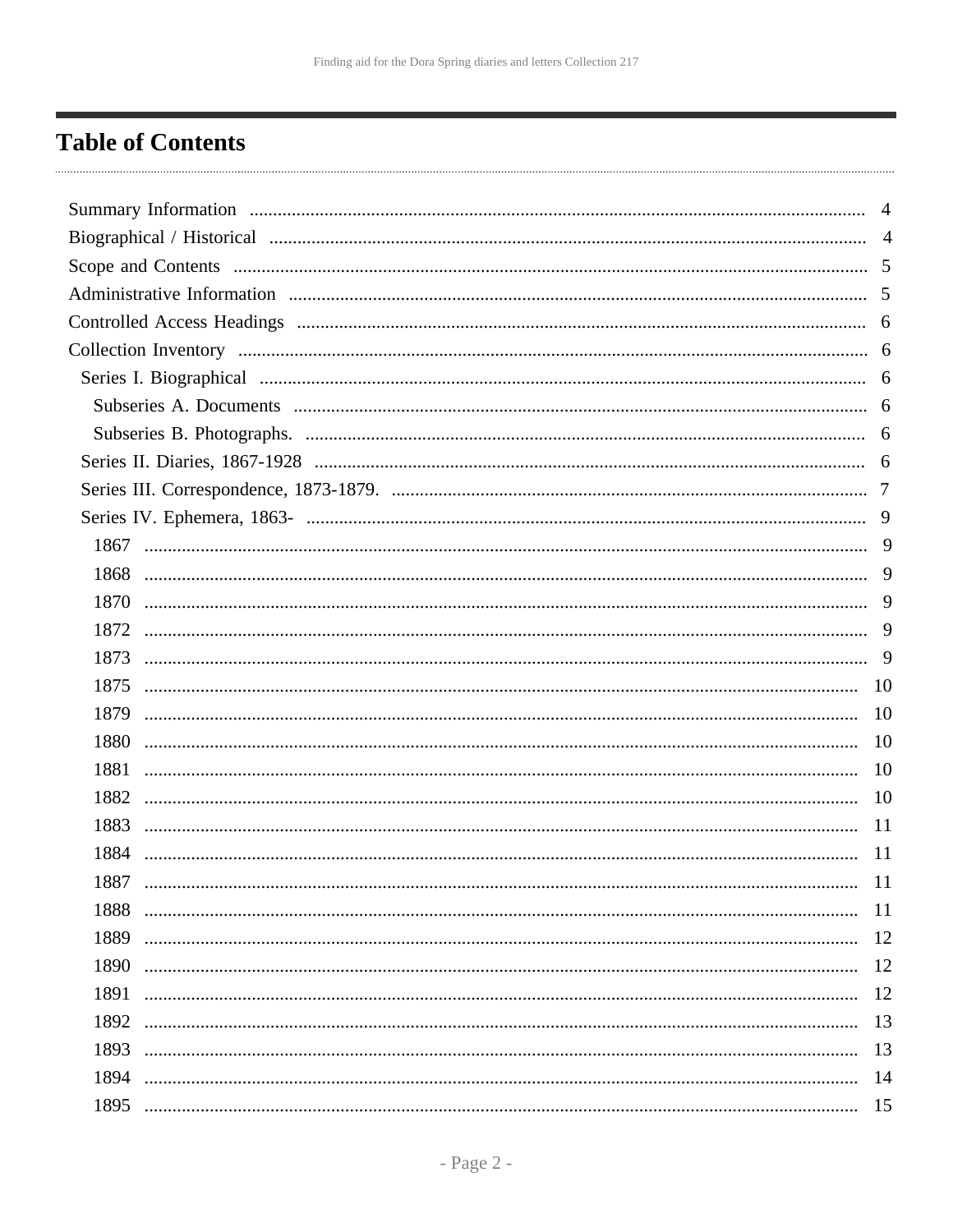| 1896                                                                                                                                                                                                                                                                                                                                                                                    | 15 |
|-----------------------------------------------------------------------------------------------------------------------------------------------------------------------------------------------------------------------------------------------------------------------------------------------------------------------------------------------------------------------------------------|----|
|                                                                                                                                                                                                                                                                                                                                                                                         | 16 |
| 1898                                                                                                                                                                                                                                                                                                                                                                                    | 16 |
| 1900                                                                                                                                                                                                                                                                                                                                                                                    | 16 |
| 1901                                                                                                                                                                                                                                                                                                                                                                                    | 16 |
| 1902                                                                                                                                                                                                                                                                                                                                                                                    | 17 |
|                                                                                                                                                                                                                                                                                                                                                                                         | 17 |
| 1904                                                                                                                                                                                                                                                                                                                                                                                    | 17 |
| 1905                                                                                                                                                                                                                                                                                                                                                                                    | 17 |
| 1906<br>$\begin{minipage}{0.5\textwidth} \begin{tabular}{ l l l } \hline \textbf{0.01} & \textbf{0.01} & \textbf{0.01} & \textbf{0.01} & \textbf{0.01} & \textbf{0.01} & \textbf{0.01} & \textbf{0.01} & \textbf{0.01} & \textbf{0.01} & \textbf{0.01} & \textbf{0.01} & \textbf{0.01} & \textbf{0.01} & \textbf{0.01} & \textbf{0.01} & \textbf{0.01} & \textbf{0.01} & \textbf{0.01}$ | 18 |
| 1907                                                                                                                                                                                                                                                                                                                                                                                    | 18 |
| 1908                                                                                                                                                                                                                                                                                                                                                                                    | 19 |
| 1909                                                                                                                                                                                                                                                                                                                                                                                    | 19 |
| 1910                                                                                                                                                                                                                                                                                                                                                                                    | 20 |
| 1911                                                                                                                                                                                                                                                                                                                                                                                    | 21 |
|                                                                                                                                                                                                                                                                                                                                                                                         |    |
|                                                                                                                                                                                                                                                                                                                                                                                         |    |
|                                                                                                                                                                                                                                                                                                                                                                                         | 23 |
|                                                                                                                                                                                                                                                                                                                                                                                         | 24 |
|                                                                                                                                                                                                                                                                                                                                                                                         | 25 |
|                                                                                                                                                                                                                                                                                                                                                                                         | 26 |
| 1918                                                                                                                                                                                                                                                                                                                                                                                    | 26 |
| 1919                                                                                                                                                                                                                                                                                                                                                                                    | 26 |
| 1920                                                                                                                                                                                                                                                                                                                                                                                    | 28 |
| 1921                                                                                                                                                                                                                                                                                                                                                                                    | 28 |
| 1922                                                                                                                                                                                                                                                                                                                                                                                    | 29 |
| 1923                                                                                                                                                                                                                                                                                                                                                                                    | 30 |
| 1924                                                                                                                                                                                                                                                                                                                                                                                    | 31 |
| 1925                                                                                                                                                                                                                                                                                                                                                                                    | 32 |
| 1926                                                                                                                                                                                                                                                                                                                                                                                    | 33 |
|                                                                                                                                                                                                                                                                                                                                                                                         |    |
|                                                                                                                                                                                                                                                                                                                                                                                         | 33 |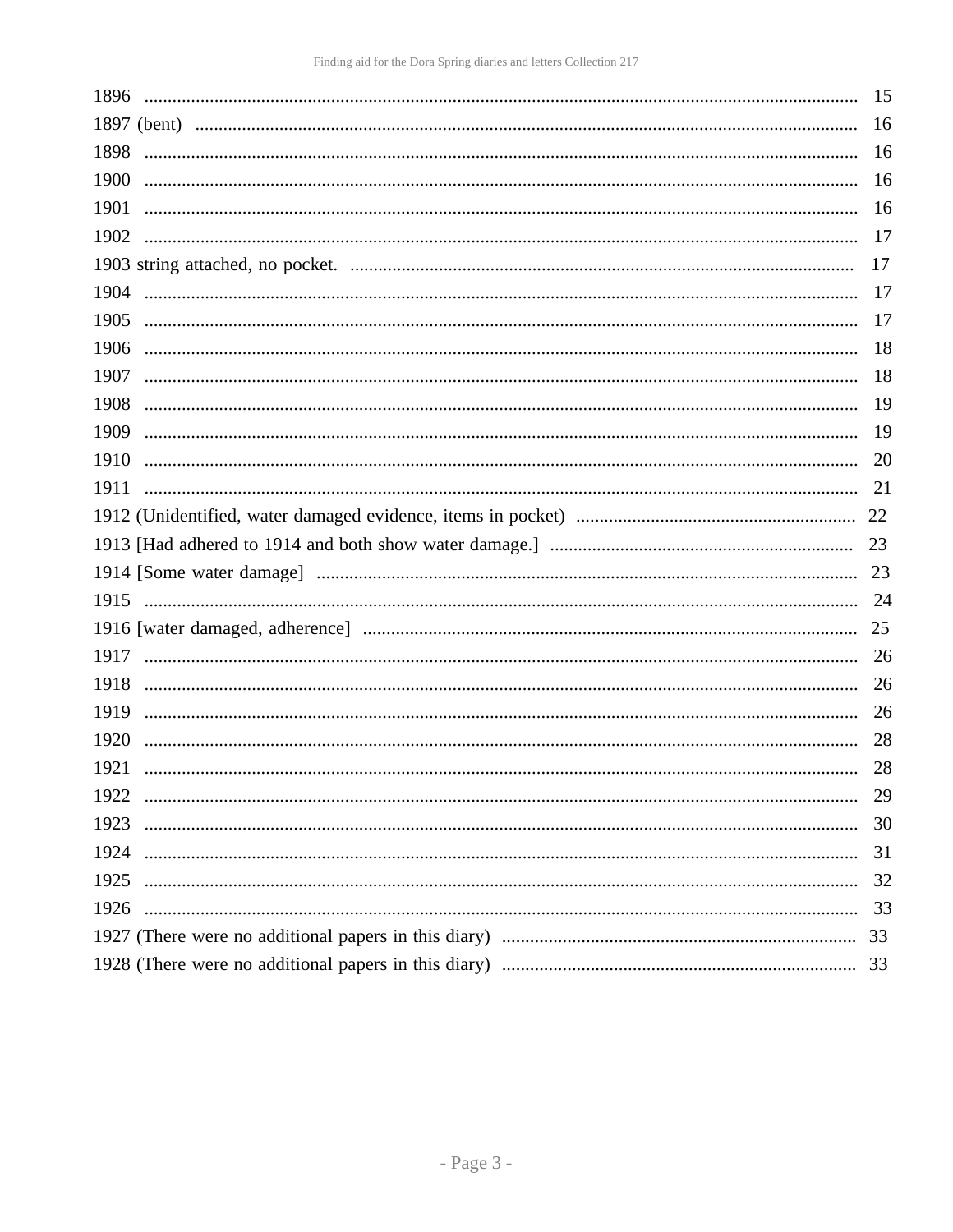## <span id="page-3-0"></span>**Summary Information**

| <b>Repository:</b><br>Creator - aut: | Grand Rapids Public Library, Grand Rapids History and Special<br><b>Collections Department</b><br>Spring, Dora                                                                                                                                                                                                                                                                                                                                                                                                                                                                                                     |
|--------------------------------------|--------------------------------------------------------------------------------------------------------------------------------------------------------------------------------------------------------------------------------------------------------------------------------------------------------------------------------------------------------------------------------------------------------------------------------------------------------------------------------------------------------------------------------------------------------------------------------------------------------------------|
|                                      |                                                                                                                                                                                                                                                                                                                                                                                                                                                                                                                                                                                                                    |
| <b>Title:</b>                        | Dora Spring diaries and letters                                                                                                                                                                                                                                                                                                                                                                                                                                                                                                                                                                                    |
| ID:                                  | Collection 217                                                                                                                                                                                                                                                                                                                                                                                                                                                                                                                                                                                                     |
| Date [inclusive]:                    | 1852-1928                                                                                                                                                                                                                                                                                                                                                                                                                                                                                                                                                                                                          |
| <b>Physical Description:</b>         | 2.7 Linear Feet Seven boxes                                                                                                                                                                                                                                                                                                                                                                                                                                                                                                                                                                                        |
| Language of the<br><b>Material:</b>  | English                                                                                                                                                                                                                                                                                                                                                                                                                                                                                                                                                                                                            |
| Abstract:                            | Forming the bulk of this collection are the diaries of Dorothea Sophia<br>Rector Spring, generally known as Dora Spring. She was a Michigan<br>farm woman, recording her daily life from 1867 to 1928 in the<br>documents found here. Also included are letters to her husband, Albert<br>Jared Spring, and other correspondence. Some additional manuscript<br>items include copies of death certificates, birth announcements, and<br>newspaper clippings. Subjects of the original photographs, and copies<br>of photographs, include her parents & siblings, as well as her husband,<br>daughter and grandson. |

**^** [Return to Table of Contents](#page-1-0)

#### <span id="page-3-1"></span>**Biographical / Historical**

Dorothea Sophia Rector was born November 22, 1852 in Yates County, New York. Her parents were Jeremiah Rector and Artemisa Shaw Rector. In 1879, she married Albert Spring and moved to Michigan. In 1867, when she was fourteen, she began to record information about her daily life in a diary, and continued her yearly diaries for 62 years. She died on February 20, 1928.

**^** [Return to Table of Contents](#page-1-0)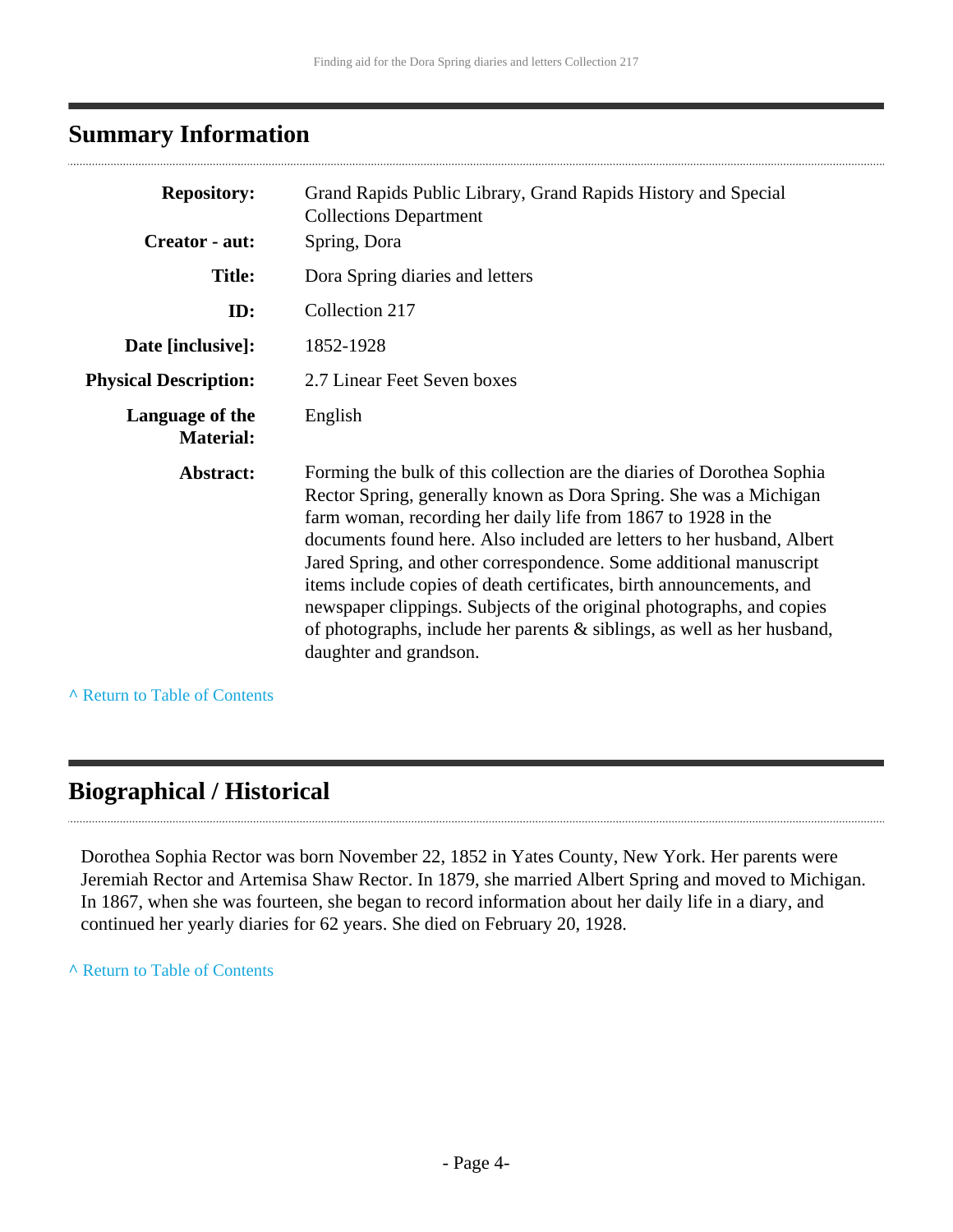#### <span id="page-4-0"></span>**Scope and Contents**

The primary documents in this collection are Dora's diaries. Yearly books were used, with only a brief space to record daily activities. Often the information was routine and redundant, such as weather, trips, ...

Tucked in the back pocket of many of the diaries were ephemera items, such as receipts, lists, membership cards, clippings or other notes. These items have been removed and foldered, with documentation of the year where found.

Some letters were occasionally found in the pockets, but most of the letters included in this collection were received from the donor in their original envelopes, in addition to the diaries. The letters have been mostly transcribed by volunteer processor Bobbie Schirado.

The 1928 diary, begun by Dora Spring during the year of her death, was continued by her daughter from February 20 through August 31, 1928. From 1867 through 1883, Dora lists those in her family who are born, die and are married, first in Benton Center and then in Michigan. Most diaries have an account of money she received and a list of what she purchased.

**^** [Return to Table of Contents](#page-1-0)

#### <span id="page-4-1"></span>**Administrative Information**

#### **Publication Statement**

Grand Rapids Public Library, Grand Rapids History and Special Collections Department

111 Library Street NE Grand Rapids, Michigan 49503 [localhis@grpl.org](mailto:localhis@grpl.org) URL:<http://www.grpl.org>

#### **Immediate Source of Acquisition**

Bernon W. Young, descendant of Dora Spring. Accession number 1998.038

#### **^** [Return to Table of Contents](#page-1-0)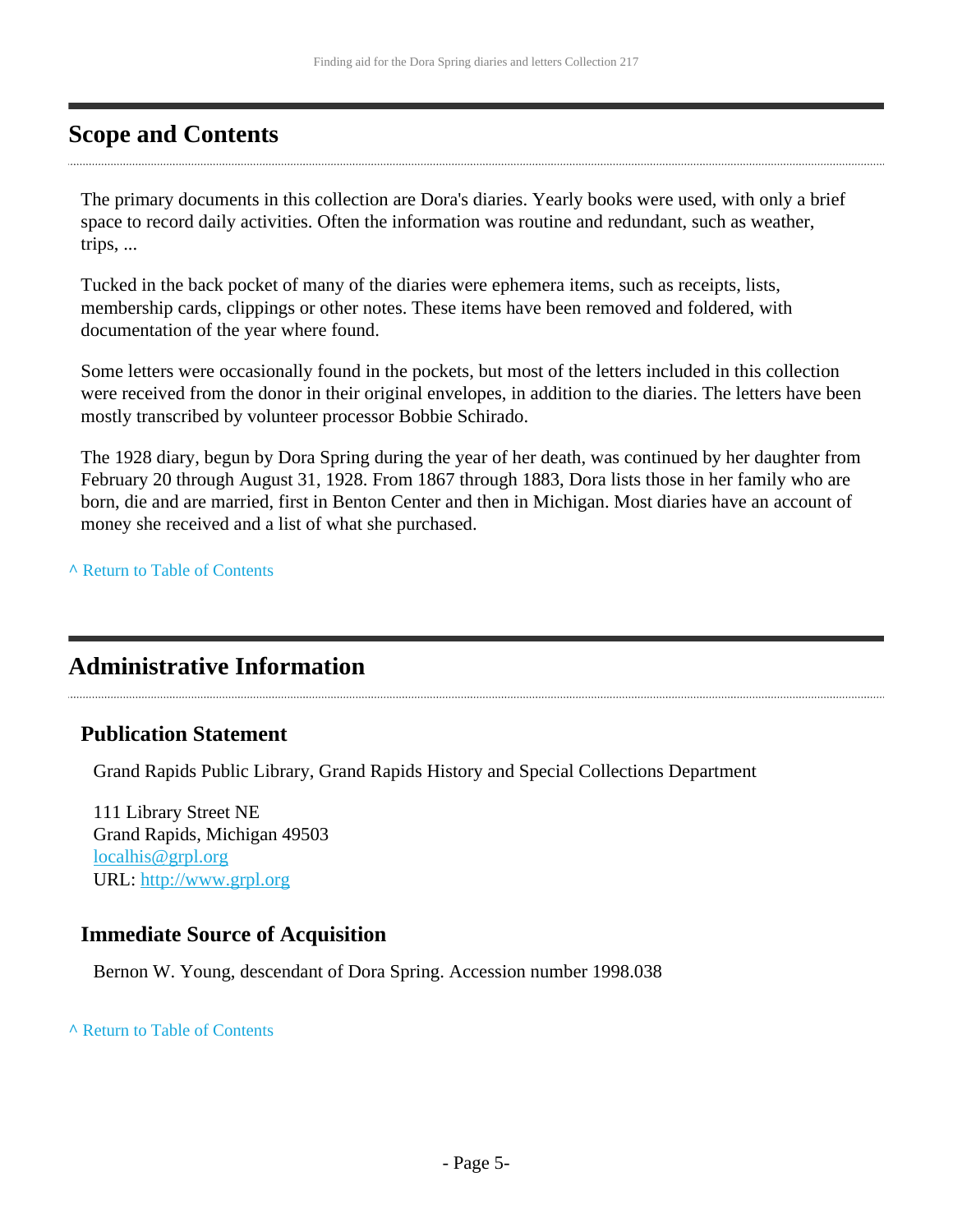## <span id="page-5-0"></span>**Controlled Access Headings**

- letters (correspondence)
- Grand Rapids (Mich.) -- History
- diaries
- Spring, Dora

## <span id="page-5-1"></span>**Collection Inventory**

#### <span id="page-5-2"></span>**Series I. Biographical**

<span id="page-5-3"></span>**Subseries A. Documents** Box 1

## <span id="page-5-4"></span>**Subseries B. Photographs.**

#### **Family (4)**

| <b>Title/Description</b>                               | <b>Instances</b> |
|--------------------------------------------------------|------------------|
| 1. Albert Jared Spring                                 | Box 1            |
|                                                        | Folder 1         |
| 2. Dorothea Sophia Rector                              | Box 1            |
|                                                        | Folder 1         |
| 3. Dora and willis                                     | Box 1            |
|                                                        | Folder 1         |
| 4. Dora Spring (photo found in the back of 1922 diary) | Box 1            |
|                                                        | Folder 1         |

#### **^** [Return to Table of Contents](#page-1-0)

#### <span id="page-5-5"></span>**Series II. Diaries, 1867-1928**

| <b>Title/Description</b> | <b>Instances</b> |
|--------------------------|------------------|
| 1867-1885                | Box 2            |
| 1886-1904                | $Box\ 3$         |
| 1905-1919                | Box 4            |
| 1920-1928                | Box 5            |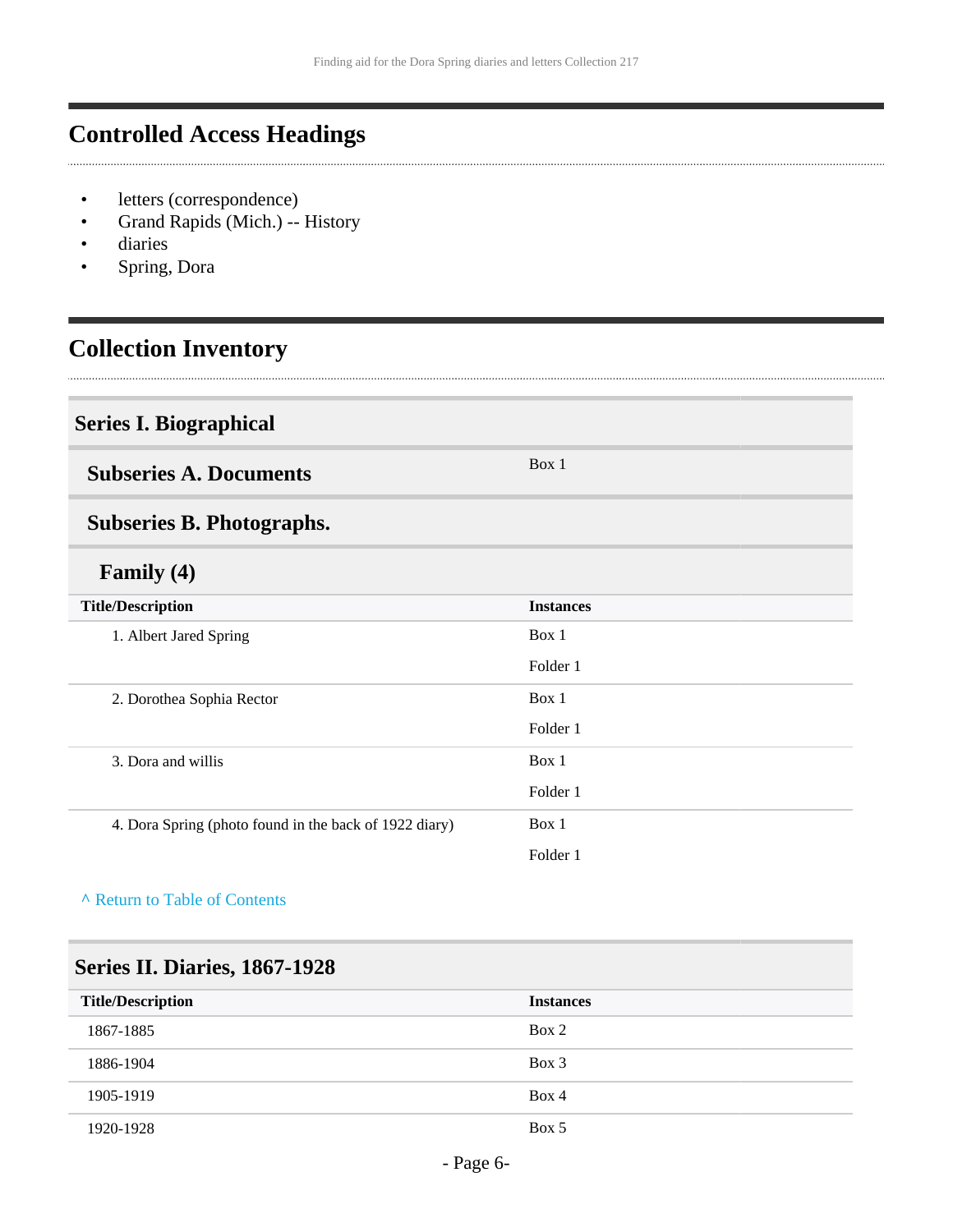#### **^** [Return to Table of Contents](#page-1-0)

## <span id="page-6-0"></span>**Series III. Correspondence, 1873-1879.**

| <b>Title/Description</b>                                                                                                                                                                                                                                                                                                                                                                                               | <b>Instances</b> |
|------------------------------------------------------------------------------------------------------------------------------------------------------------------------------------------------------------------------------------------------------------------------------------------------------------------------------------------------------------------------------------------------------------------------|------------------|
| 1. Monday, Dec. 28, 1879. From Jeremiah Rector. No envelop.<br>[Copy available]                                                                                                                                                                                                                                                                                                                                        | Box 6            |
| 2. Apr. 11, 1873. To: Miss Dora S. Rector, Rockford, Kent Co.,<br>Mich. From: Nelson. [Copy available]                                                                                                                                                                                                                                                                                                                 | Box 6            |
| 3. Two items found in one envelop. Envelope addressed to<br>Jeremiah Rector, Penn Yan, Yates Cor., N.Y. a. Feb. the 18. 1875.<br>"Brother George.  [Signed] Dora. b. Rockford. Jan. 6th 1875.<br>From Dora S. Rector. [Copies available]                                                                                                                                                                               | Box 6            |
| 4. Three items found with one envelop. Envelop addressed to Miss<br>Dora S. Rector, Rockford  Dec. the 27, 1874. Brother George.<br>Write soon. Dora and Miner; March 7th, 1875. Dear Dora.<br>From Carrie to Dora. [2nd section from Carrie to Miner] Sunday,<br>March 4(?) Write soon. From L'M(?) [Perhaps Love Mother];<br>March 14th 1875. Father, Mother and George.  From Dora S.<br>Rector. [copies available] | Box 6            |
| 5. No envelop. Benton, April 1, 1875. [signed] George Rector.<br>[copy available]                                                                                                                                                                                                                                                                                                                                      | Box 6            |
| 6. Torn envelop, hardly legible. Nov. 29 postal date. Sunday, Nov.<br>24/78. My Dear Friend  [signed] Albert.                                                                                                                                                                                                                                                                                                          | Box 6            |
| 7. Envelop address to Mr. Albert J. Spring, Rockford, Kent Co.,<br>Mich. Postal stamp: Oct 22. Penn Yan. Benton. Oct. 21st, 1878.<br>My Dear Friend  Your True Dora.                                                                                                                                                                                                                                                   | Box 6            |
| 8. Envelop to Dora in N.Y. Sept. 30. Cannon Sept. 29,78. From<br>Albert.                                                                                                                                                                                                                                                                                                                                               | Box 6            |
| 9. Envelop to Albert.Sept. 10. Benton, Sept. 8th, 1878. My Dear<br>Friend  Dora.                                                                                                                                                                                                                                                                                                                                       | Box 6            |
| 10. Envelop to Dora. Aug. 29. Cannon, Aug. 28th, 1878. Has as<br>start and "extra special" penciled on front (author unknown). From<br>Albert.                                                                                                                                                                                                                                                                         | Box 6            |
| Envelop to Albert. Aug. 21. Benton, Aug. 19th, 1878. From Dora.                                                                                                                                                                                                                                                                                                                                                        | Box 6            |
| Envelop to Dora. Aug. 7. Cannon Aug 4th, 78. From Albert                                                                                                                                                                                                                                                                                                                                                               | Box 6            |
| Envelop to Albert. July 24. Benton July 17, 1878. From Dora.                                                                                                                                                                                                                                                                                                                                                           | Box 6            |
| Envelop to Dora. Jun 29. Sunday, June 23, 78 From Albert.                                                                                                                                                                                                                                                                                                                                                              | Box 6            |
| Envelop to Albert. Jun 11 Sunday, June 9th, 1878. From Dora.                                                                                                                                                                                                                                                                                                                                                           | Box 6            |
| Envelop to Dora. May 27. Sunday, May 26, 78. Good by from                                                                                                                                                                                                                                                                                                                                                              | Box 6            |

your Ture Friend, Albert.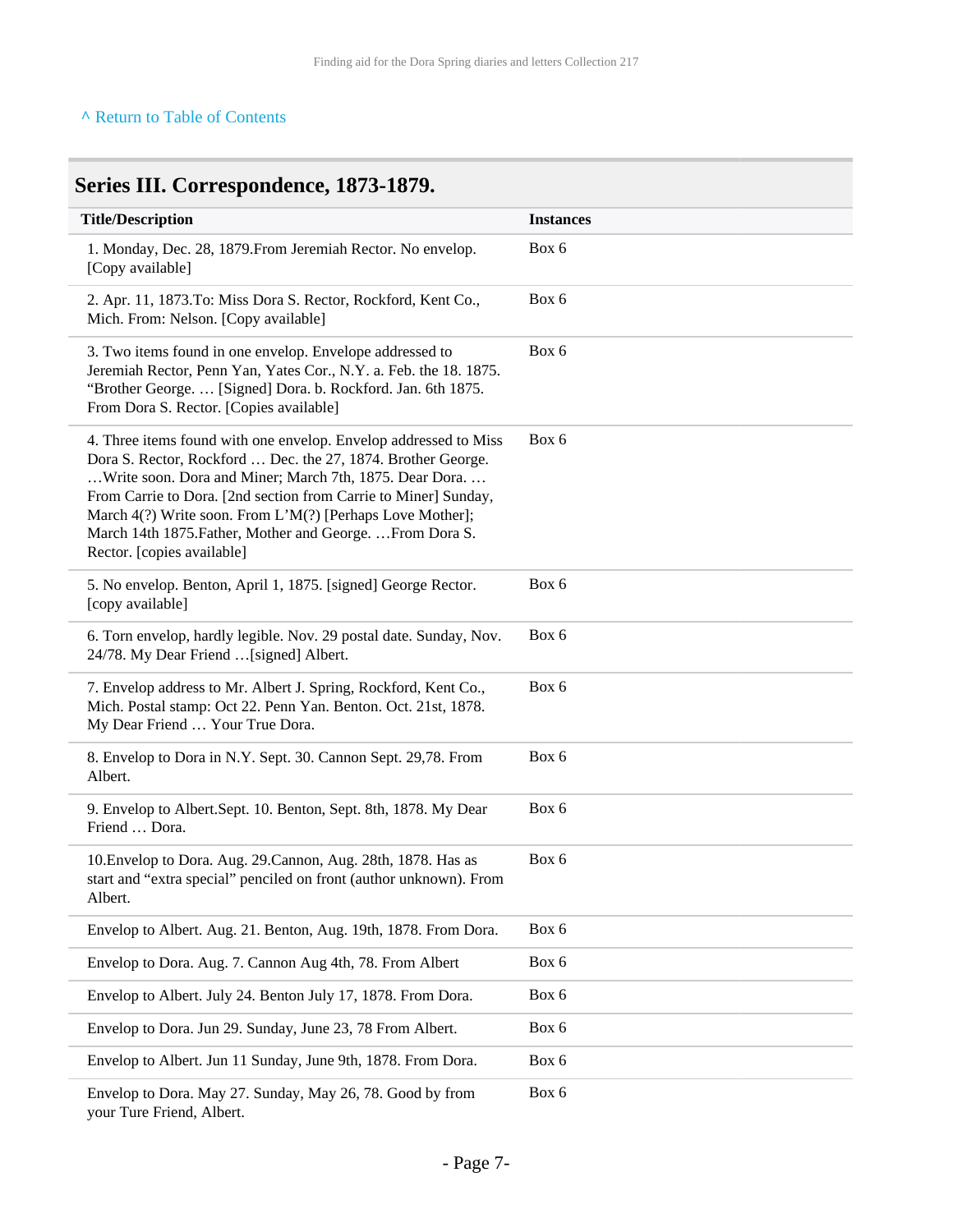| Envelop to Albert. May 13. Benton, May 12, 1878. From Dora.                                                                                                                                                                                                                                                                                                         | Box 6 |
|---------------------------------------------------------------------------------------------------------------------------------------------------------------------------------------------------------------------------------------------------------------------------------------------------------------------------------------------------------------------|-------|
| Envelop to Dora. Apr. 27. No interior date on letter. "Dear Friend"<br>"Albert". This one has a bird at the beginning and at the end,<br>each with a sprig of something in its beak. Also included are 5 of<br>his visitation cards, in various colors and decorations, some using<br>"Albert J. Spring", others just "Albert Spring".                              | Box 6 |
| Envelop has in pencil "April 1878   Proposal." Yellow envelop.<br>To Mr. George S. Rector. Penn Yan, Yates Co., N.Y. Dec. 14.<br>Includes 3 items. Dec. 13th, 1874. George. From Dora S. Rector.;<br>March 6th, 1875. Father, Mother and George. From: Dora S.<br>Rector the family; March 6th, 1875. Father, Mother and George.<br>From: Dora S. Rector the family | Box 6 |
| Envelop to Albert Apr. 15. Benton, April 13th, 1875. From Dora.                                                                                                                                                                                                                                                                                                     | Box 6 |
| Envelop to Dora. Sunday, Sep. 2d, 1877. From your eve true<br>friend, Albert Spring. 2nd ps: "I have got to go to Rockford after<br>our hired Gift. Good knight."                                                                                                                                                                                                   | Box 6 |
| Envelop to Albert. Aug. 9. Benton, Aug. 5th, 1877. Dora S.<br>Rector.                                                                                                                                                                                                                                                                                               | Box 6 |
| Envelop to Dora. Cannon, July 8, 77. "From your ever true<br>frience, Albert, hoping to hear from you soon. I still remain<br>Spring."                                                                                                                                                                                                                              | Box 6 |
| Envelop to Albert. Jun 13. Benton, June 12th, 1877. From Dora.                                                                                                                                                                                                                                                                                                      | Box 6 |
| Envelop to Dora. May 30. Cannon, May 27th '77                                                                                                                                                                                                                                                                                                                       | Box 6 |
| Envelop to Albert. Benton, May 15th, 1877                                                                                                                                                                                                                                                                                                                           | Box 6 |
| Envelop to Dora, Apr. 30 Cannon, April 29, '77                                                                                                                                                                                                                                                                                                                      | Box 6 |
| Envelop to Dora, Apr. 2 Cannon, March, 31, '78                                                                                                                                                                                                                                                                                                                      | Box 6 |
| Envelop to Albert, Mar. 15 Benton, March 12, 1878                                                                                                                                                                                                                                                                                                                   | Box 6 |
| Envelop to Dora. Feb. 23. Cannon, Feb. 23, 1878.                                                                                                                                                                                                                                                                                                                    | Box 6 |
| Envelop to Dora. Feb. 1 Benton, Feb. 12th, 1878                                                                                                                                                                                                                                                                                                                     | Box 6 |
| Envelop to Dora. Jan. 31. Cannon, Jan. 27, 1828.                                                                                                                                                                                                                                                                                                                    | Box 6 |
| Envelop to Albert. Jan. 16. Benton, Jan. 14th, 1878.                                                                                                                                                                                                                                                                                                                | Box 6 |
| Envelop to Dora. Jan. 2. Cannon, Dec. 30, '77. Friend Dora<br>Includes a pencil sketch on a business type card of a gentleman,<br>standing by a table, with a book "Your humble servant, AJS"<br>below image. Verso appears to be the printed card with a bird in a<br>tree. The back of the envelop has "Potograph".                                               | Box 6 |
| Envelop to Albert. Dec. 22. Benton, Dec. 21st, 1877. Friend<br>Spring.                                                                                                                                                                                                                                                                                              | Box 6 |
| Envelop to Dora. Cannon, Dec. 2d, '77                                                                                                                                                                                                                                                                                                                               | Box 6 |
| Envelop to Albert. Nov. 19? Sunday, Nov. 18th, 1877                                                                                                                                                                                                                                                                                                                 | Box 6 |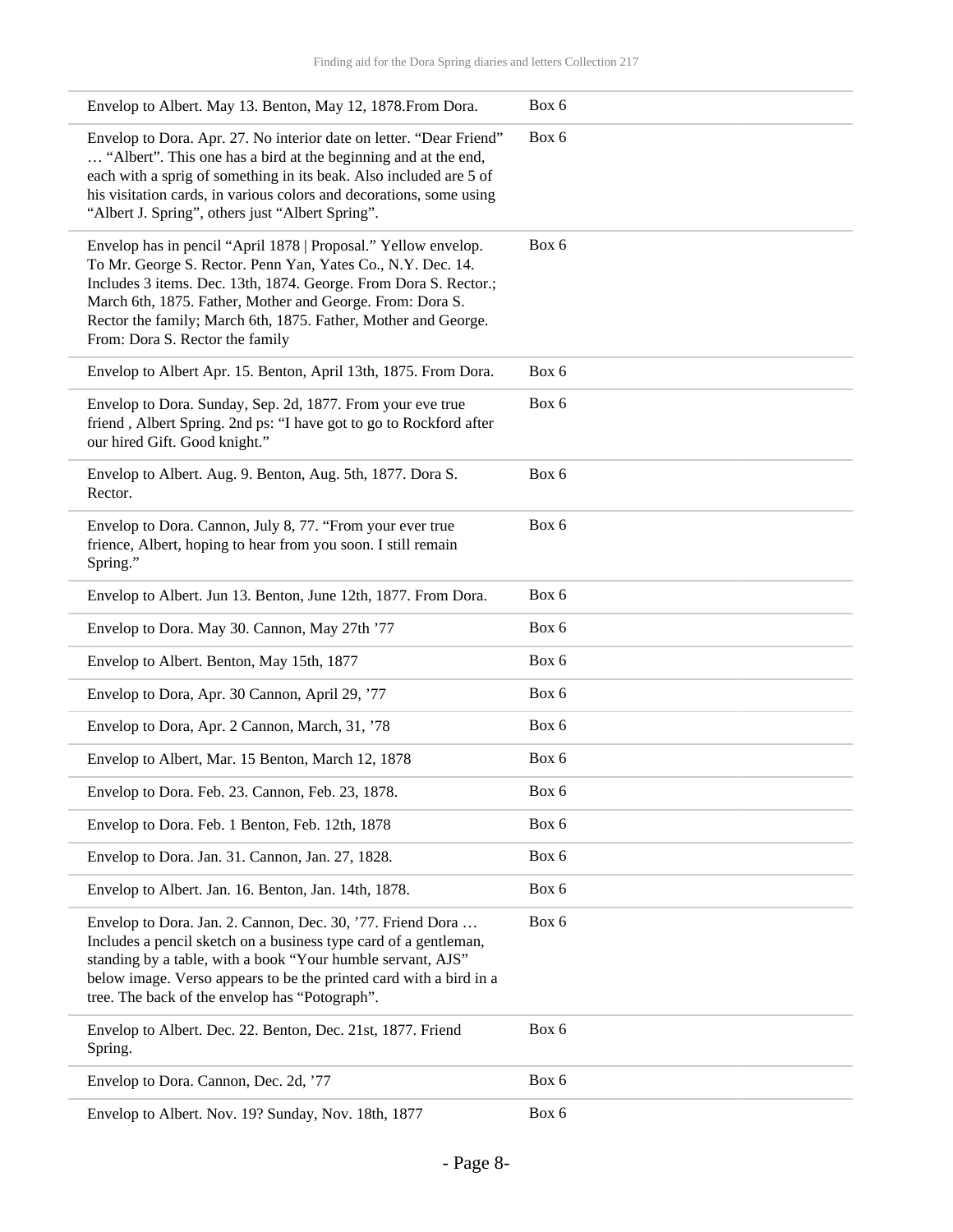| Envelop to Dora. Cannon, Nov. 4th, '77            | Box 6 |
|---------------------------------------------------|-------|
| Envelop to Albert, Oct. 8 Benton, Oct. 4th, 1877. | Box 6 |

**^** [Return to Table of Contents](#page-1-0)

#### <span id="page-8-0"></span>**Series IV. Ephemera, 1863-**

#### **Scope and Contents**

In folders by the diary year where found, chronologically.

Included in the back pocket of Dora Springs diaries were ephemeral items such as lists, newspaper clippings, notes, receipts, membership cards, and other paper miscellanea. These items have been removed from the diaries and placed in acid free folders. Volunteer processor Bobbie Schirado has made extensive descriptions of the contents of this ephemera.

<span id="page-8-5"></span><span id="page-8-4"></span><span id="page-8-3"></span><span id="page-8-2"></span><span id="page-8-1"></span>

| <b>Title/Description</b>                                   | <b>Instances</b>    |
|------------------------------------------------------------|---------------------|
| A list of clothing she purchased from 1 November 1866 – 1  | Box 7               |
| November 1867)                                             | Folder 1            |
| 1868                                                       |                     |
| <b>Title/Description</b>                                   | <b>Instances</b>    |
| Paper listing eight births                                 | Box 7               |
|                                                            | Folder <sub>2</sub> |
| 1870                                                       |                     |
| <b>Title/Description</b>                                   | <b>Instances</b>    |
| Newspaper clipping of a marriage announcement for Mr. B.M. | Box 7               |
| Hart and Miss J. Townsend                                  | Folder <sub>3</sub> |
| 1872                                                       |                     |
| <b>Title/Description</b>                                   | <b>Instances</b>    |
| Poem about "Affection" written by "a friend"               | Box 7               |
|                                                            | Folder 4            |
| 1873                                                       |                     |
| <b>Title/Description</b>                                   | <b>Instances</b>    |
| Joke taken from a newspaper                                | Box 7               |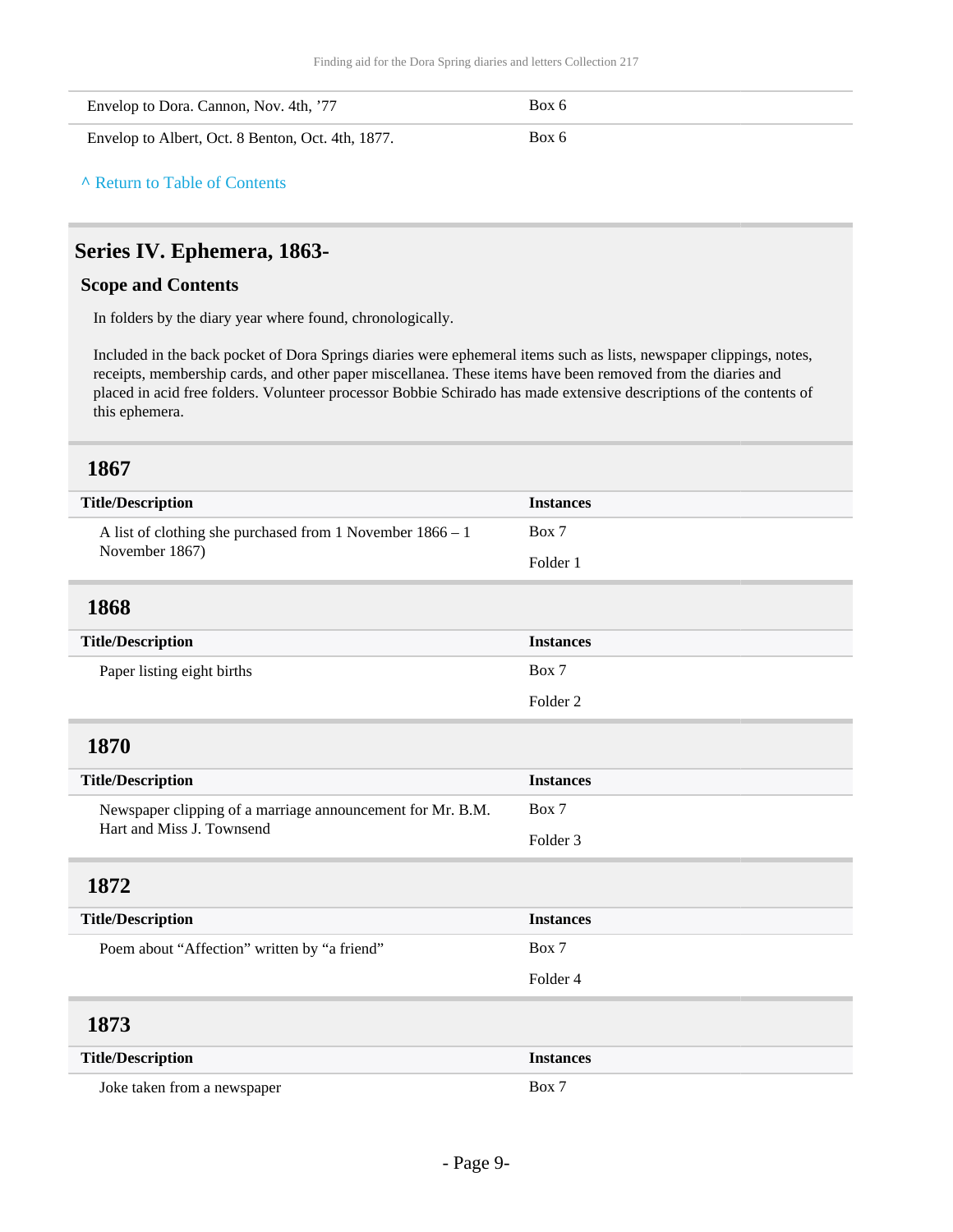<span id="page-9-4"></span><span id="page-9-3"></span><span id="page-9-2"></span><span id="page-9-1"></span><span id="page-9-0"></span>

| 1875                                                                   |                     |
|------------------------------------------------------------------------|---------------------|
| <b>Title/Description</b>                                               | <b>Instances</b>    |
| Newspaper clipping about the "Language of the Handkerchief             | Box 7               |
|                                                                        | Folder 6            |
| 1879                                                                   |                     |
| <b>Title/Description</b>                                               | <b>Instances</b>    |
| Piece of blue tissue paper with fringed edge. Paper describing         | Box 7               |
| Seward's pig and J.R. Garwood's calf                                   | Folder <sub>7</sub> |
| 1880                                                                   |                     |
| <b>Title/Description</b>                                               | <b>Instances</b>    |
| Small gold fabric bookmark                                             | Box 7               |
|                                                                        | Folder <sub>8</sub> |
| 1881                                                                   |                     |
| <b>Title/Description</b>                                               | <b>Instances</b>    |
| Lottery ticket for one of 13 prizes from Parkhurst's Free              | Box 7               |
| Distribution in Rockford, Michigan.                                    | Folder 9            |
| List of Sulpher and Fetty ingredients.                                 | Box 7               |
|                                                                        | Folder 9            |
| Page with addition and subtraction of numbers.                         | Box 7               |
|                                                                        | Folder 9            |
| 1882                                                                   |                     |
| <b>Title/Description</b>                                               | <b>Instances</b>    |
| Membership cards for Dora and Albert in the Rockford Grange.           | Box 7               |
|                                                                        | Folder 10           |
| Invitation to a Social Party at Tryon's Hall in Edgerton,<br>Michigan. | Box 7               |
|                                                                        | Folder 10           |
| Small red, white and blue bookmark.                                    | Box 7               |
|                                                                        | Folder 10           |
| Receipt from Alex Wilkenson regarding a hog)                           | Box 7               |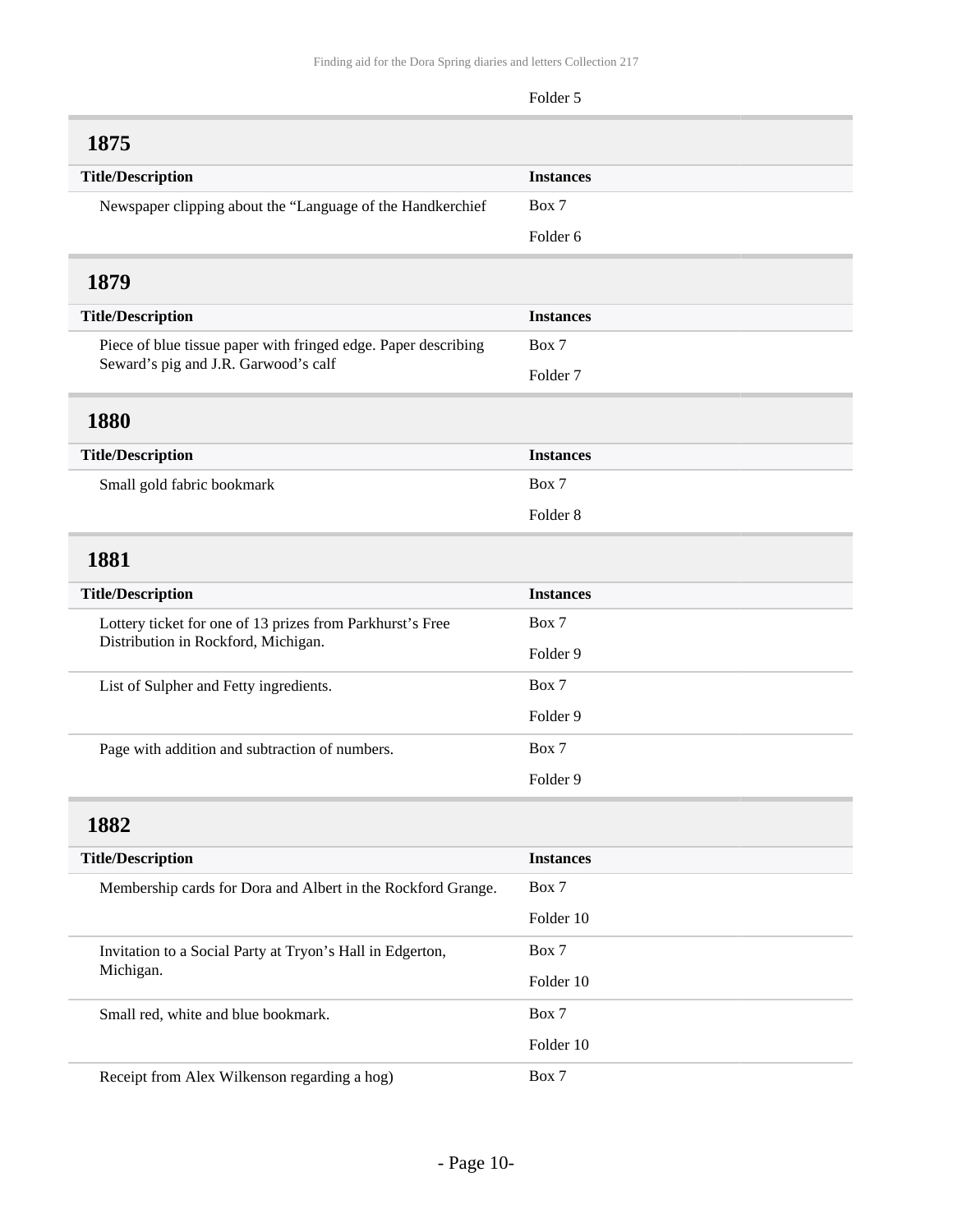# Folder 10 **Title/Description Instances** List of purchases including \$45.27 for seed wheat. Box 7 Folder 11 Statement from C.E. Thornton, Rockford, Michigan for tools Box 7 Folder 11 **Title/Description Instances** Receipt from H.O. Sarbes, M.D. Embroidery silk -card which Box 7 Folder 12 Series IV. Ephemera, 1863-<br>
Box 7 Folder 12

<span id="page-10-2"></span>

| <b>Title/Description</b>                     | <b>Instances</b> |
|----------------------------------------------|------------------|
| Receipt from Will Hessler, Druggest.         | Box 7            |
|                                              | Folder 13        |
| Small colored seal saying, "With my Love."   | Box 7            |
|                                              | Folder 13        |
| Two tax receipts from Cannon Township.       | Box 7            |
|                                              | Folder 13        |
| Note from Cary Harris.                       | Box 7            |
|                                              | Folder 13        |
| Two Warrantees for Improved Low Down Binders | Box 7            |
|                                              | Folder 13        |

#### <span id="page-10-3"></span>**1888**

<span id="page-10-0"></span>**1883**

and nail

held four yards

<span id="page-10-1"></span>**1884**

| <b>Title/Description</b>                                     | <b>Instances</b> |
|--------------------------------------------------------------|------------------|
| Purchase order for Hoopes, Bro. Thomas of West Chester, PA., | Box 7            |
| for 40 Peach Trees.                                          | Folder 14        |
| Note payable from Volney Spring                              | Box 7            |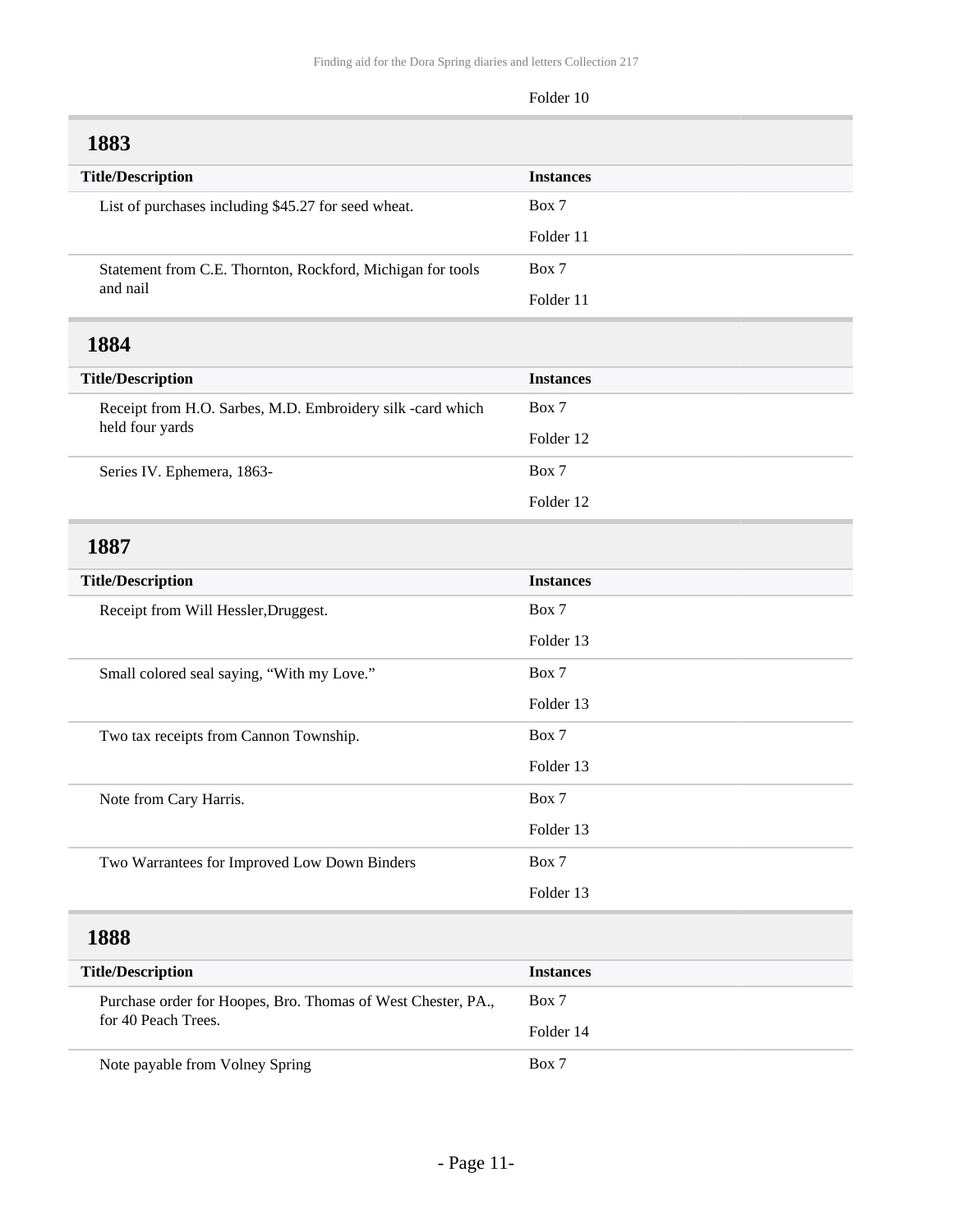<span id="page-11-1"></span><span id="page-11-0"></span>

| <b>Title/Description</b>                                                          | <b>Instances</b> |
|-----------------------------------------------------------------------------------|------------------|
| Five memberships in the Silver Lake Association.                                  | Box 7            |
|                                                                                   | Folder 15        |
| Black yarn.                                                                       | Box 7            |
|                                                                                   | Folder 15        |
| Five lists of food and goods.                                                     | Box 7            |
|                                                                                   | Folder 15        |
| Tax receipt from Cannon Township.                                                 | Box 7            |
|                                                                                   | Folder 15        |
| 1890                                                                              |                  |
| <b>Title/Description</b>                                                          | <b>Instances</b> |
| Additional pages covering January 1 through January 19 of                         | Box 7            |
| diary entries.                                                                    | Folder 16        |
| Purchase order for Hoopes, Bro. Thomas of West Chester, PA.,                      | Box 7            |
| for 50 Peach Trees.                                                               | Folder 16        |
| Advertisement for Grandpa's Wonder Soap with lists of numbers                     | Box 7            |
| on it.                                                                            | Folder 16        |
| List of the Cannon Republican Ticket.                                             | Box 7            |
|                                                                                   | Folder 16        |
| Memberships for Dora and Albert in the Silver Lake                                | Box 7            |
| Association.                                                                      | Folder 16        |
| Three pieces of paper with lists and costs.                                       | Box 7            |
|                                                                                   | Folder 16        |
| Two Cannon Township Tax receipts. Paper doll cut out by<br>Dora's daughter Catha. | Box 7            |
|                                                                                   | Folder 16        |
| Address for Miss H.E. Matthews and her corset parlor.                             | Box 7            |
|                                                                                   | Folder 16        |

<span id="page-11-2"></span>

| <b>Title/Description</b>                | <b>Instances</b>   |
|-----------------------------------------|--------------------|
| Paper with Catha's attempt at printing. | $\overline{a}$ Box |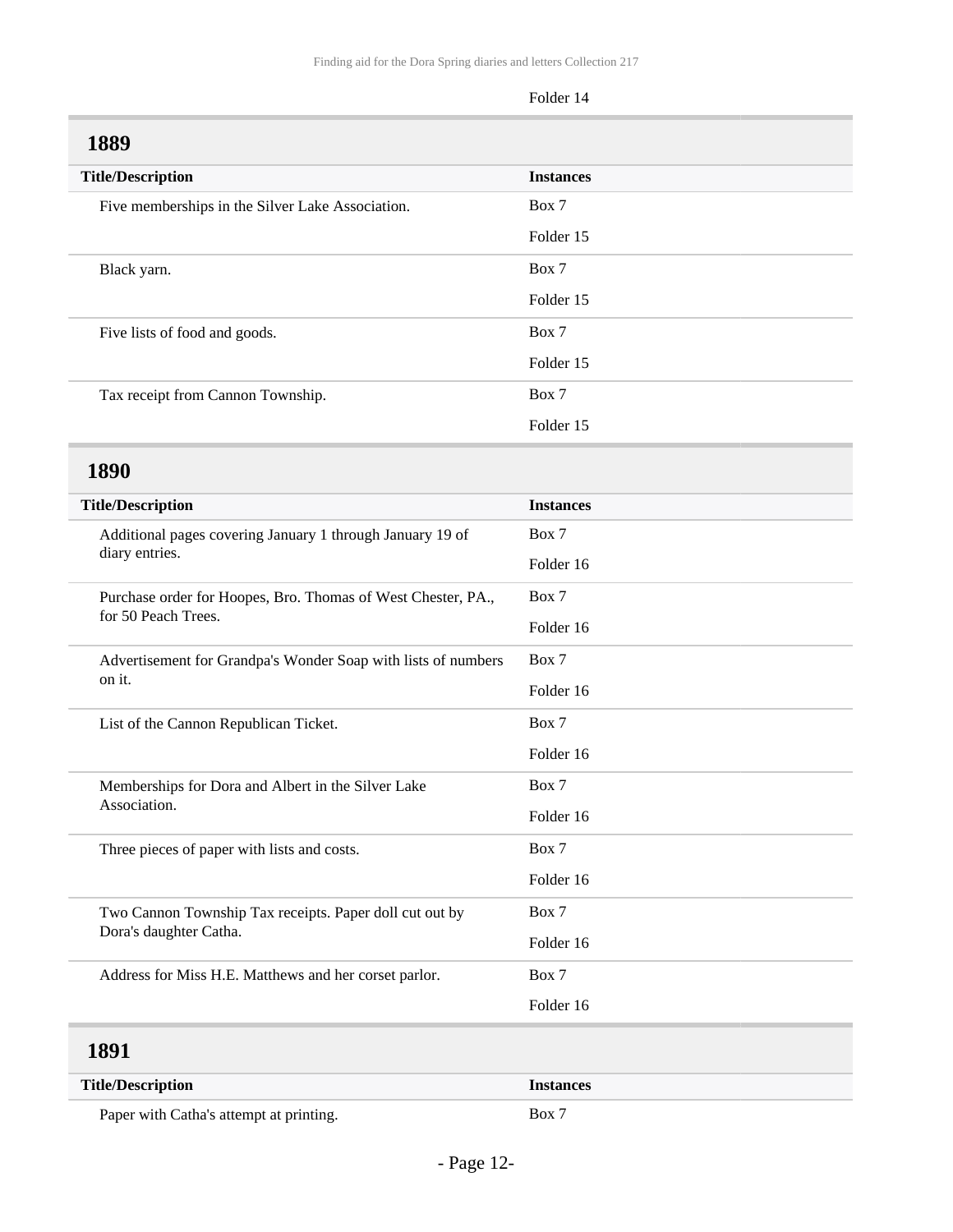|                                                                | Folder 17 |
|----------------------------------------------------------------|-----------|
| Receipt from Charles F. Sears Dry Goods and Groceries.         | Box 7     |
|                                                                | Folder 17 |
| Ad for Non-buckle Suspenders by C.O. Cain of Rockford.         | Box 7     |
|                                                                | Folder 17 |
| Receipt for the Grand Rapids Herald. Receipt from E. W. Giles. | Box 7     |
|                                                                | Folder 17 |
| Membership for Dora in the Silver Lake Association.            | Box 7     |
|                                                                | Folder 17 |
| Purchase order for Hoopes, Bro. Thomas of West Chester, PA.,   | Box 7     |
| for 50 Peach Trees with the kinds of trees listed on the back. | Folder 17 |

<span id="page-12-0"></span>

| <b>Title/Description</b>                                                                                   | <b>Instances</b> |
|------------------------------------------------------------------------------------------------------------|------------------|
| Recipe with numbers on the back.                                                                           | Box 7            |
|                                                                                                            | Folder 18        |
| Recipe for Nervous headache power.                                                                         | Box 7            |
|                                                                                                            | Folder 18        |
| Receipt from Hunting and Kelsey Grocery and Provisions.<br>Receipt from Spring and Company for one jacket. | Box 7            |
|                                                                                                            | Folder 18        |
| Series IV. Ephemera, 1863-                                                                                 | Box 7            |
|                                                                                                            | Folder 18        |

#### <span id="page-12-1"></span>**1893**

| <b>Title/Description</b>                                                                                                             | <b>Instances</b> |
|--------------------------------------------------------------------------------------------------------------------------------------|------------------|
| Letter from Vermontville from Royal Cronk. On the back of this<br>letter are notes from Levi and Lucy Cronk and Ella and Royal.      | Box 7            |
|                                                                                                                                      | Folder 19        |
| Second note: newsy note from Levi and Emeline Barnhart.                                                                              | Box 7            |
|                                                                                                                                      | Folder 19        |
| Receipt from the Evening Press. Price list fro the Commercial<br>Union listing prices for boots, shoes, slippers, rubber goods, etc. | Box 7            |
|                                                                                                                                      | Folder 19        |
| Three statements from Rockfor B                                                                                                      | Box 7            |
|                                                                                                                                      | Folder 19        |
| Bill from Spring Company Dry Goods. Red floss thread<br>wrapped around a label for cross stitch floss.                               | Box 7            |

- Page 13-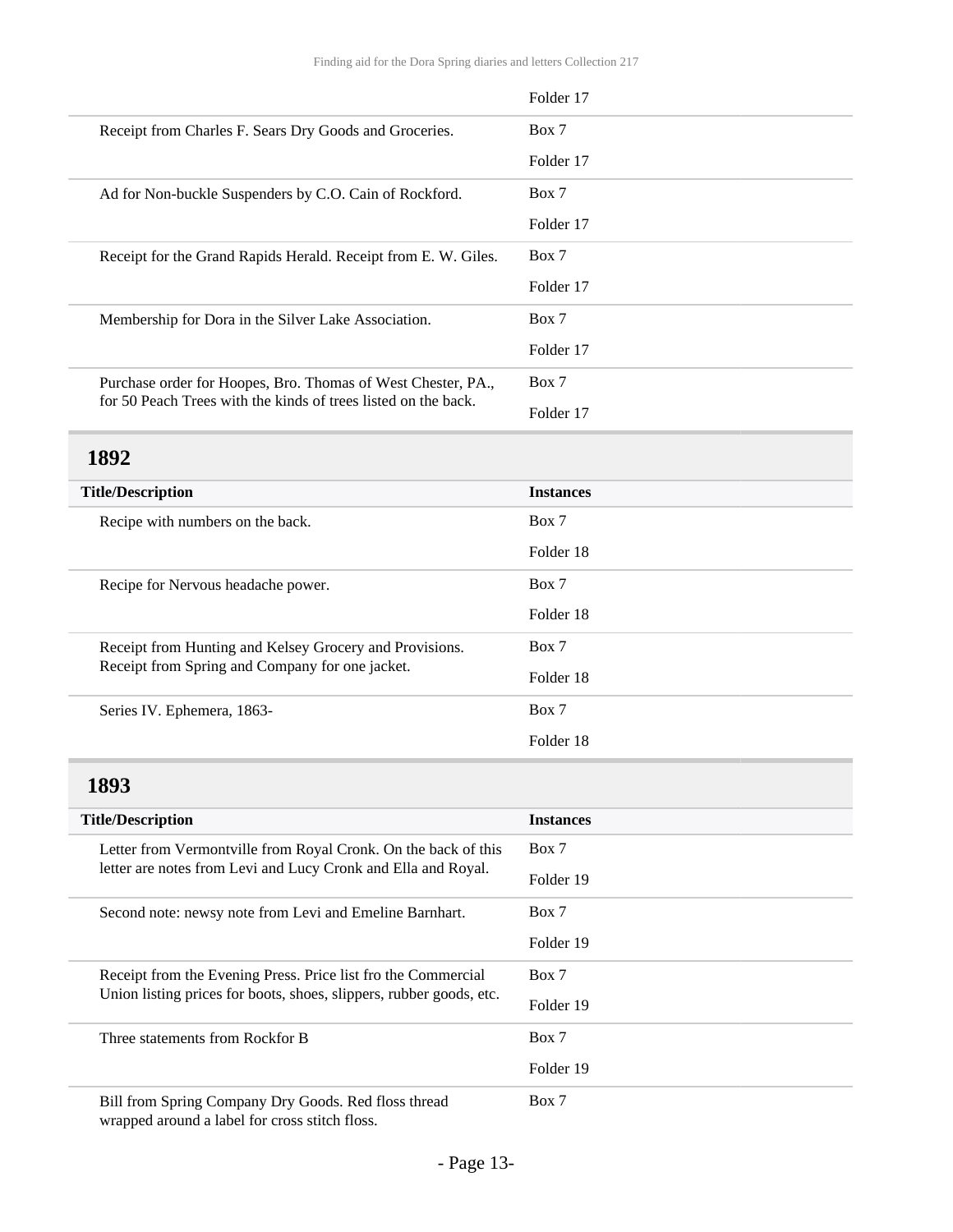<span id="page-13-0"></span>

| 1894                                                                                                                                                    |                      |
|---------------------------------------------------------------------------------------------------------------------------------------------------------|----------------------|
| <b>Title/Description</b>                                                                                                                                | <b>Instances</b>     |
| Newspaper article describing the death of William Rector in<br>Potter Center, New York.                                                                 | Box 7                |
|                                                                                                                                                         | Folder 20            |
| Hand drawn map of South America, with a listing on the back of                                                                                          | Box 7                |
| farm tasks completed in May and June.                                                                                                                   | Folder 20            |
| Receipt from DuBois Conklin.                                                                                                                            | Box 7                |
|                                                                                                                                                         | Folder 20            |
| Receipt from H.C. Hessler.                                                                                                                              | Box 7                |
|                                                                                                                                                         | Folder <sub>20</sub> |
| Paper with Zahm's Special Circular on the front and the name                                                                                            | Box 7                |
| H.W. Saunders, and addition on the back.                                                                                                                | Folder 20            |
| Note from Nathaniel Rice regarding three pigs.                                                                                                          | Box 7                |
|                                                                                                                                                         | Folder 20            |
| Business card for Crozier Bros. Double Shoe Store.                                                                                                      | Box 7                |
|                                                                                                                                                         | Folder 20            |
| Creamery Contract receipt.                                                                                                                              | Box 7                |
|                                                                                                                                                         | Folder 20            |
| Listing of 13 at the Garwood Table -May, Arch and Addie                                                                                                 | Box 7                |
| Steele; Catha Spring; Marion Ray; Arthur Enwood; Ola Terry;<br>Edd Miller; Edith Waite; Wilbur Coats; Minnie Berry; Nettie<br>Tiffany; and Vera Weller. | Folder <sub>20</sub> |
| Receipt from the Evening Press.                                                                                                                         | Box 7                |
|                                                                                                                                                         | Folder 20            |
| Note to Catha from Cornelia A. Moffitt.                                                                                                                 | Box 7                |
|                                                                                                                                                         | Folder 20            |
| Membership in the Fruit Growers Association.                                                                                                            | Box 7                |
|                                                                                                                                                         | Folder 20            |
| One page with numbers written on it.                                                                                                                    | Box 7                |
|                                                                                                                                                         | Folder 20            |
| Pink paper with list.)                                                                                                                                  | Box 7                |
|                                                                                                                                                         | Folder 20            |
| Series IV. Ephemera, 1863-                                                                                                                              | Box 7                |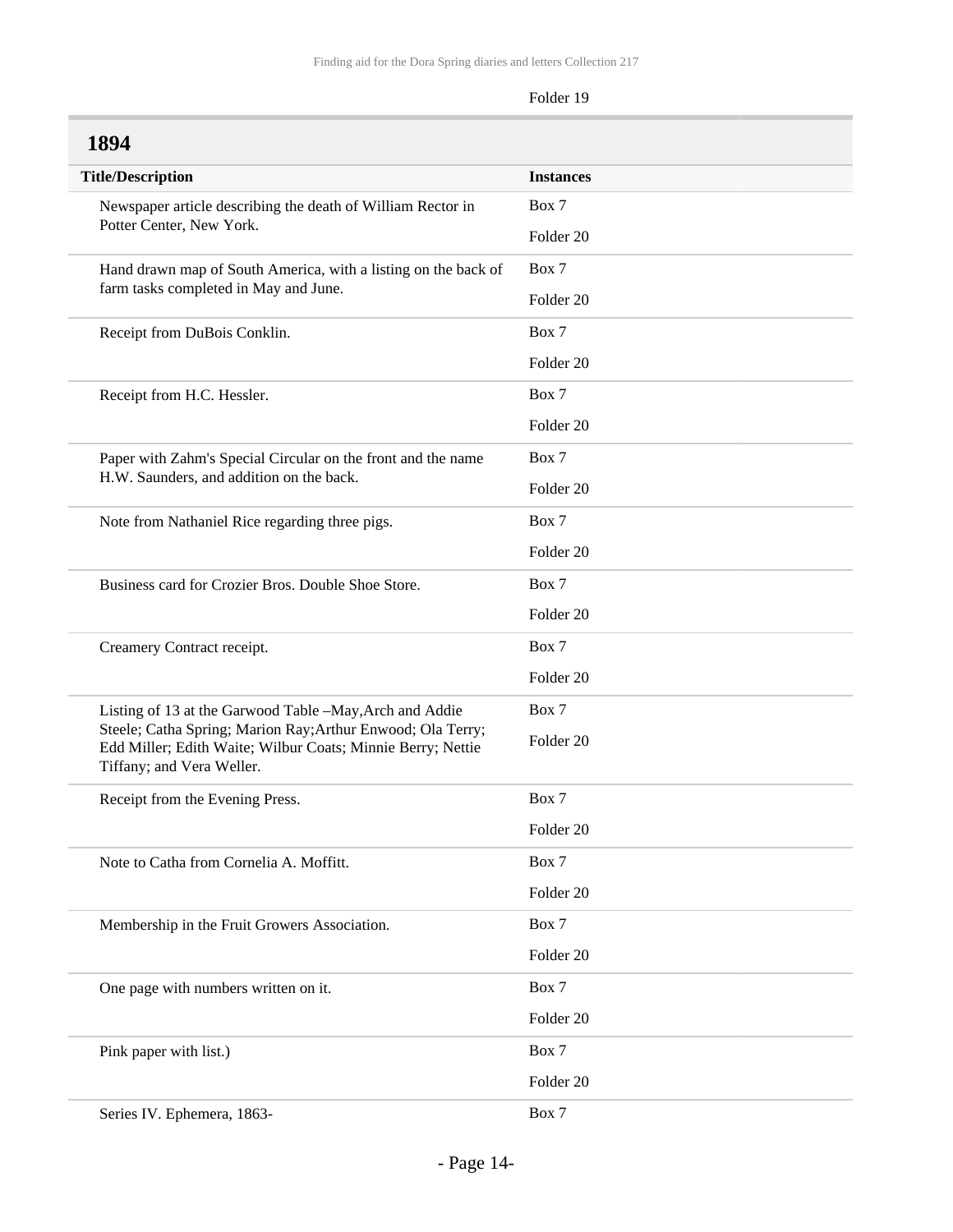<span id="page-14-1"></span><span id="page-14-0"></span>

| 1895                                                                                                                                              |                      |
|---------------------------------------------------------------------------------------------------------------------------------------------------|----------------------|
| <b>Title/Description</b>                                                                                                                          | <b>Instances</b>     |
| Two receipts from Tompsett Peters Meats.                                                                                                          | Box 7                |
|                                                                                                                                                   | Folder 21            |
| Receipt from H.C. Greiner Groceries and Provisions.                                                                                               | Box 7                |
|                                                                                                                                                   | Folder 21            |
| Booklet describing the Cyclone Fanning Mill built in White                                                                                        | Box 7                |
| Pigeon, Michigan.                                                                                                                                 | Folder 21            |
| Four ads for Jaxon Anti-Washboard Soap with numbers or                                                                                            | Box 7                |
| grocery lists on the back.                                                                                                                        | Folder 21            |
| Medicinal recipe using aconite, brichu, and lobelia.                                                                                              | Box 7                |
|                                                                                                                                                   | Folder 21            |
| List of aunts and uncles.                                                                                                                         | Box 7                |
|                                                                                                                                                   | Folder 21            |
| Page from an 1895 calender showing the month of May.                                                                                              | Box 7                |
|                                                                                                                                                   | Folder 21            |
| Listing of purchases made from May through June by W.W.                                                                                           | Box 7                |
| Forrest.                                                                                                                                          | Folder 21            |
| Receipt for a cistern by F.J. Potter.                                                                                                             | Box 7                |
|                                                                                                                                                   | Folder 21            |
| Five grocery lists.                                                                                                                               | Box 7                |
|                                                                                                                                                   | Folder 21            |
| 1896                                                                                                                                              |                      |
| <b>Title/Description</b>                                                                                                                          | <b>Instances</b>     |
| Additional diary pages for the month of January.                                                                                                  | Box 7                |
|                                                                                                                                                   | Folder <sub>22</sub> |
| Purchase order for fruit trees at Monroe Nursery with listing<br>of specific varieties on the back. Receipt from B. F. Yerden,<br>Groceries, etc. | Box 7                |
|                                                                                                                                                   | Folder 22            |
| Receipt from P. R. Shafer for \$65 to put on account for an                                                                                       | Box 7                |
| organ.                                                                                                                                            | Folder 22            |
| Receipt from H.O. Sarber, M.D.                                                                                                                    | Box 7                |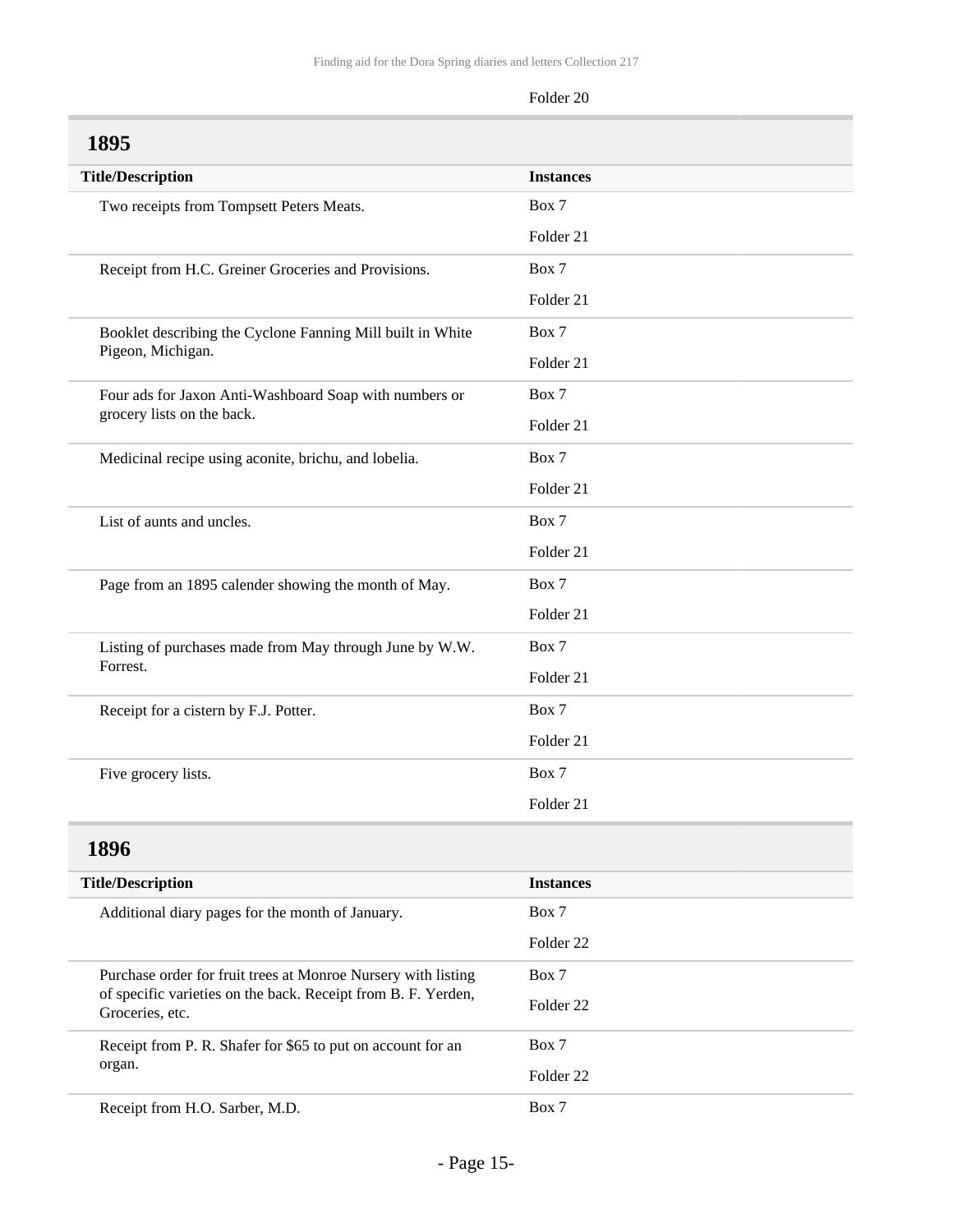<span id="page-15-3"></span><span id="page-15-2"></span><span id="page-15-1"></span><span id="page-15-0"></span>

|                                                                                              | Folder <sub>22</sub> |
|----------------------------------------------------------------------------------------------|----------------------|
| Small envelope with the words "Iodide of Potassium" written on<br>it.                        | Box 7                |
|                                                                                              | Folder <sub>22</sub> |
| Receipt from the Evening Press.                                                              | Box 7                |
|                                                                                              | Folder <sub>22</sub> |
| Two receipts from Spring Company; one lists two vests and two                                | Box 7                |
| suits on the back.                                                                           | Folder <sub>22</sub> |
| Receipt from Chas. F. Sears, Dry Goods and Furnishing Goods.                                 | Box 7                |
|                                                                                              | Folder <sub>22</sub> |
| Letter and envelope from S.H. Duley requesting additional time                               | Box 7                |
| to pay on a note; there is also a card with the address of W.S.<br>Taylor at 122 Winter, St. | Folder <sub>22</sub> |
| Three small pieces of paper with numbers written on them.)                                   | Box 7                |
|                                                                                              | Folder <sub>22</sub> |
| 1897 (bent)                                                                                  | Box x                |
|                                                                                              | Folder x             |
| 1898                                                                                         |                      |
| <b>Title/Description</b>                                                                     | <b>Instances</b>     |
| Receipt from Wurzburg's Department Store. Receipt from                                       | Box 7                |
| Silverlake Grange for membership.                                                            | Folder <sub>23</sub> |
| 1900                                                                                         |                      |
| <b>Title/Description</b>                                                                     | <b>Instances</b>     |
| Receipt for post office box rent in Rockford.                                                | Box 7                |
|                                                                                              | Folder 24            |
| Receipt from Silverlake Grange.                                                              | Box 7                |
|                                                                                              | Folder 24            |
| Torn paper outlining shipping requirements for the G.R.R.I. with<br>numbers on the back.     | Box 7                |
|                                                                                              | Folder 24            |
| Three pieces of paper with numbers or addresses on them.                                     | Box 7                |
|                                                                                              | Folder 24            |
| 1901                                                                                         |                      |
| <b>Title/Description</b>                                                                     | <b>Instances</b>     |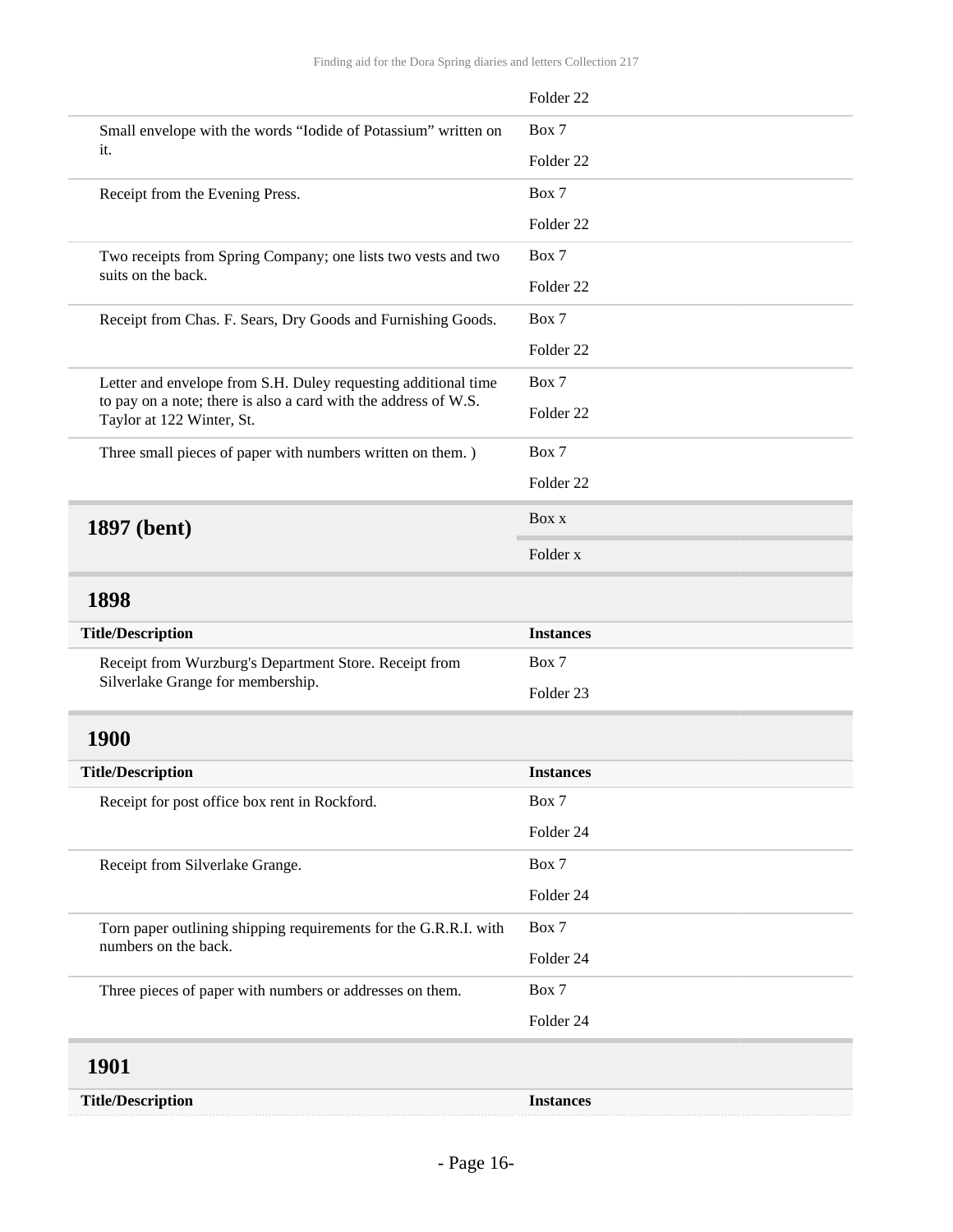| Hand written contract between Albert Spring and Frank and     | Box 7     |
|---------------------------------------------------------------|-----------|
| Eugene Baker. Albert is renting land to them for crops. Brown | Folder 25 |
| paper with dates and numbers on it.                           |           |

<span id="page-16-0"></span>

| <b>Title/Description</b>                                                                            | <b>Instances</b> |
|-----------------------------------------------------------------------------------------------------|------------------|
| Two receipts from L.H. Edyleston for the purchase of a buggy.                                       | Box 7            |
|                                                                                                     | Folder 26        |
| Receipt from Continental Credit Company.                                                            | Box 7            |
|                                                                                                     | Folder 26        |
| Card announcing revival Services at the M.E. Church in<br>Rockford.                                 | Box 7            |
|                                                                                                     | Folder 26        |
| Premium list from Fleischmann Company's Compressed Yeast.                                           | Box 7            |
|                                                                                                     | Folder 26        |
| Newspaper clipping regarding Peter Goldswart's house, shots<br>fired and a chiveri.                 | Box 7            |
|                                                                                                     | Folder 26        |
| Paper with the poem, "An Old Valetine," dated 23 February<br>1902 and the words Purlin's Valentine. | Box 7            |
|                                                                                                     | Folder 26        |

## <span id="page-16-1"></span>**1903 string attached, no pocket.**

| <b>Title/Description</b>           | <b>Instances</b> |
|------------------------------------|------------------|
| Receipt from an insurance company. | Box 7            |
|                                    | Folder 27        |

<span id="page-16-3"></span><span id="page-16-2"></span>

| <b>Title/Description</b>                                                                                                                                                              | <b>Instances</b> |
|---------------------------------------------------------------------------------------------------------------------------------------------------------------------------------------|------------------|
| includes newspaper clipping attached in rear, concerning a trial<br>in which Minor Rector was involved.                                                                               | Box 7            |
|                                                                                                                                                                                       | Folder 28        |
| Premium list from Fleischmann Company's Compressed Yeast<br>and red printing.                                                                                                         | Box 7            |
|                                                                                                                                                                                       | Folder 28        |
| Paper with the following three addresses: Mrs. James Davis of<br>Sand Lake, Michigan; Ora Lewis of Cedar Springs, Michigan;<br>and, Mrs. Lottie Miller of Saratoga Springs, New York. | Box 7            |
|                                                                                                                                                                                       | Folder 28        |
| Paper listing the goods sold at the Boston Store in Grand<br>Rapids.)                                                                                                                 | Box 7            |
|                                                                                                                                                                                       | Folder 28        |
|                                                                                                                                                                                       |                  |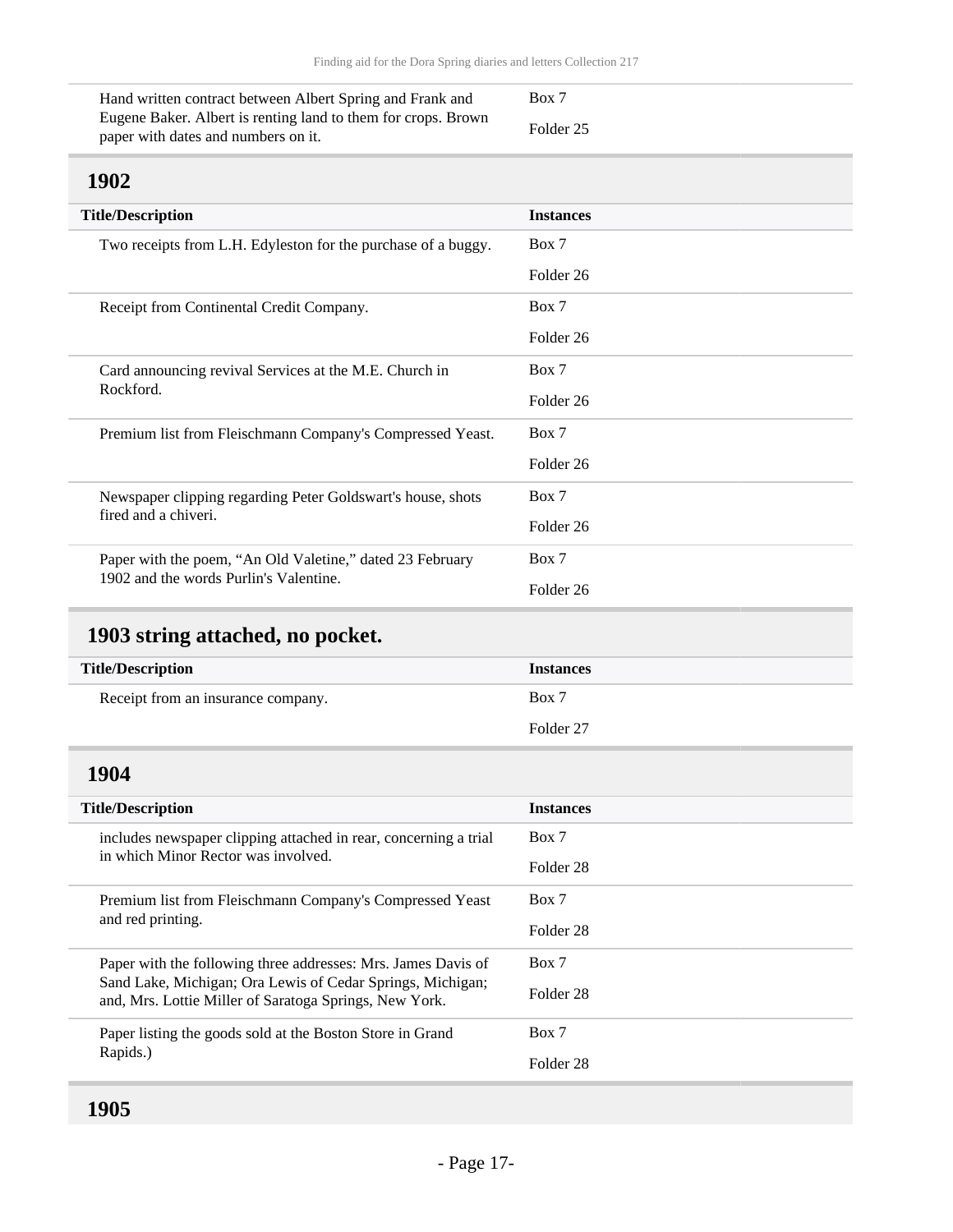<span id="page-17-1"></span><span id="page-17-0"></span>

| <b>Title/Description</b>                                                                              | <b>Instances</b> |
|-------------------------------------------------------------------------------------------------------|------------------|
| Two Grand Rapids and Indiana Railway Co. shipping receipts.                                           | Box 7            |
|                                                                                                       | Folder 29        |
| Recipe for Burlington Fruit Cake; also called Clara's fruit cake.                                     | Box 7            |
|                                                                                                       | Folder 29        |
| 1906                                                                                                  |                  |
| <b>Title/Description</b>                                                                              | <b>Instances</b> |
| Receipt for taxes from Cannon Township.                                                               | Box 7            |
|                                                                                                       | Folder 30        |
| Receipt to W.H. Hyde.                                                                                 | Box 7            |
|                                                                                                       | Folder 30        |
| Receipt from Dr. A. C. Huebuer.                                                                       | Box 7            |
|                                                                                                       | Folder 30        |
| Piece of a newspaper clipping with numbers written on it.)                                            | Box 7            |
|                                                                                                       | Folder 30        |
| 1907                                                                                                  |                  |
| <b>Title/Description</b>                                                                              | <b>Instances</b> |
| Receipt for taxes from Cannon Township.                                                               | Box 7            |
|                                                                                                       | Folder 31        |
| Tag with metal edge and faded pink string from the Leak Fur                                           | Box 7            |
| Mfg. Co., in Gloversville, N.Y., with size 46 and a price of \$19.                                    | Folder 31        |
| Paper from the Boston Store folded with a ticket in it dated April                                    | Box 7            |
| 9, 1907, size 38, \$29.75.                                                                            | Folder 31        |
| Three receipts for post office box rental. Note from the post<br>office for 1 penny due on a package. | Box 7            |
|                                                                                                       | Folder 31        |
| Paper saying, "Return in 10 days to the Grand Rapids<br>Sanitarium."                                  | Box 7            |
|                                                                                                       | Folder 31        |
| Membership receipt for Mrs. Spring and Catha in the Silver                                            | Box 7            |
| Lake Grange.                                                                                          | Folder 31        |
| Newspaper clipping showing quilt designs.                                                             | Box 7            |
|                                                                                                       | Folder 31        |
| Receipt from the Rockford Register and Evening Press.                                                 | Box 7            |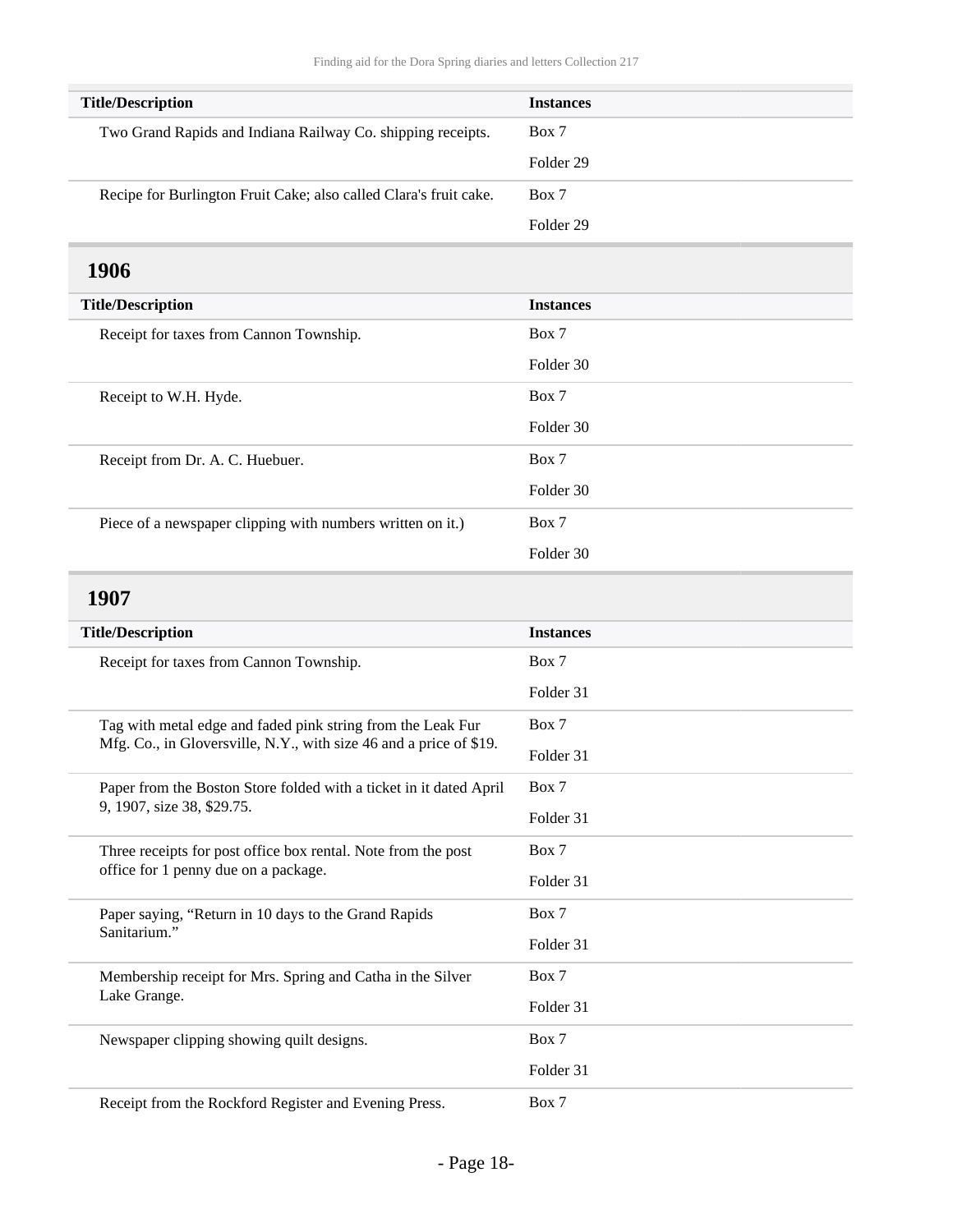|                                                       | Folder 31 |
|-------------------------------------------------------|-----------|
| Two unidentified lined cards with receipts for seeds. | Box 7     |
|                                                       | Folder 31 |

<span id="page-18-1"></span><span id="page-18-0"></span>

| <b>1908</b>                                                                       |                  |
|-----------------------------------------------------------------------------------|------------------|
| <b>Title/Description</b>                                                          | <b>Instances</b> |
| Bill of Lading from the Grand Rapids Indiana Railway Co. for a<br>sewing machine. | Box 7            |
|                                                                                   | Folder 32        |
| Receipt for taxes from Cannon Township.                                           | Box 7            |
|                                                                                   | Folder 32        |
| Receipt for sidewalk tax.                                                         | Box 7            |
|                                                                                   | Folder 32        |
| Four receipts for post office box rental.                                         | Box 7            |
|                                                                                   | Folder 32        |
| Four unidentified lined cards with receipts for various things.                   | Box 7            |
|                                                                                   | Folder 32        |
| Three receipts from the Citizen's Telephone Company.                              | Box 7            |
|                                                                                   | Folder 32        |
| Two receipts for water rent.                                                      | Box 7            |
|                                                                                   | Folder 32        |
| Receipt from Foster, Stevens Co. to Wm. Rector for one set of                     | Box 7            |
| stove bricks.                                                                     | Folder 32        |
| Receipt from Wm. Rice for "u ings on sidewalk."                                   | Box 7            |
|                                                                                   | Folder 32        |
| Money order receipt.                                                              | Box 7            |
|                                                                                   | Folder 32        |
| 1909                                                                              |                  |
| <b>Title/Description</b>                                                          | <b>Instances</b> |
| Recipes for Six Egg Angle Cake and Applesauce cake.                               | Box 7            |
|                                                                                   | Folder 33        |
| Page showing the March 1909 calendar.                                             | Box 7            |
|                                                                                   | Folder 33        |
| Receipt from d. Baline Coal and Wood for coal.                                    | Box 7            |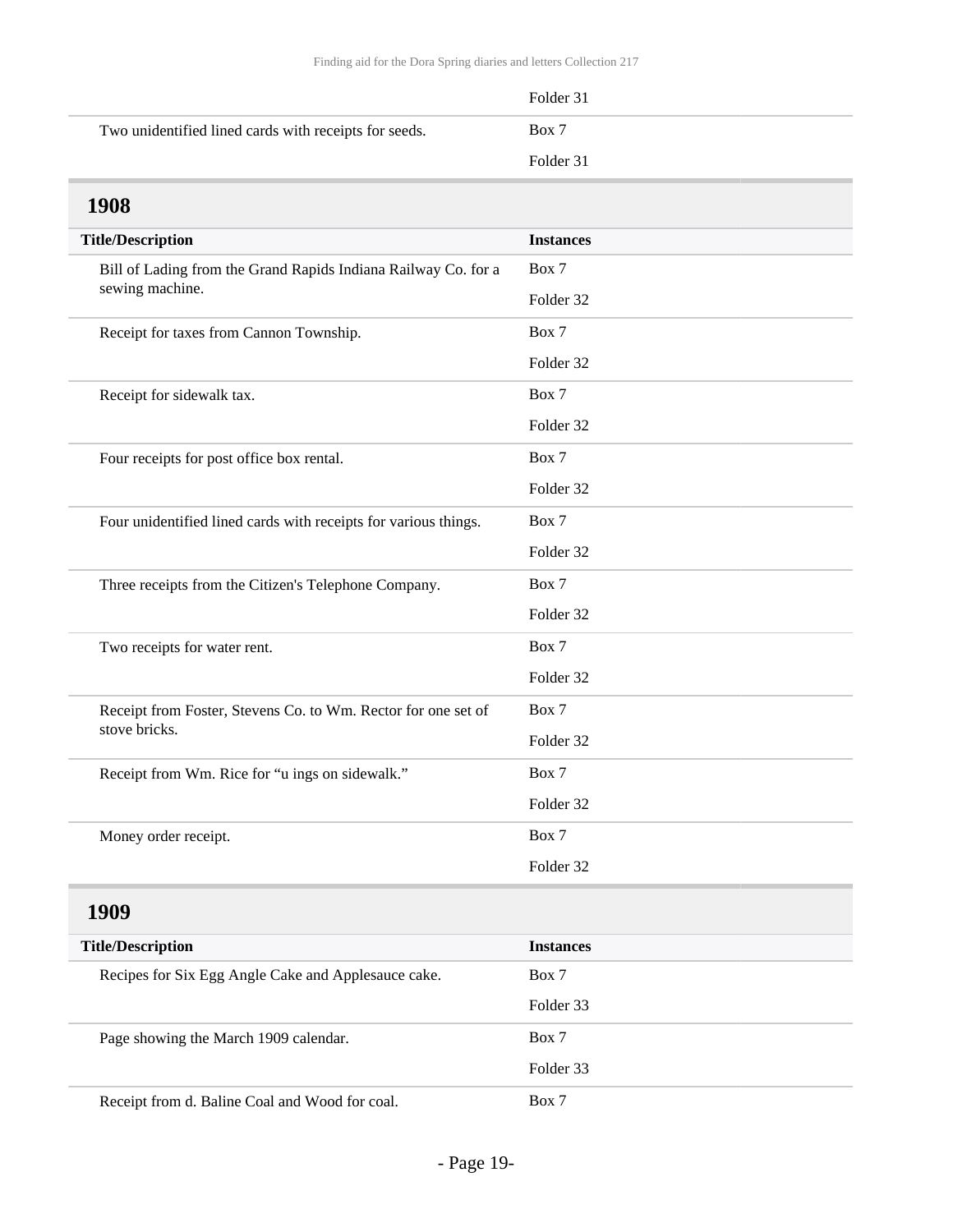<span id="page-19-0"></span>

|                                                                                                       | Folder 33        |
|-------------------------------------------------------------------------------------------------------|------------------|
| Two lines cards with receipts for coal.                                                               | Box 7            |
|                                                                                                       | Folder 33        |
| Two receipts from the Citizens Telephone Company.                                                     | Box 7            |
|                                                                                                       | Folder 33        |
| Receipt from Wm. Bush Co.                                                                             | Box 7            |
|                                                                                                       | Folder 33        |
| Receipt from the Silver Lake Grange.                                                                  | Box 7            |
|                                                                                                       | Folder 33        |
| Three receipts for post office box rental.                                                            | Box 7            |
|                                                                                                       | Folder 33        |
| Receipt from Farmer's Review magazine.                                                                | Box 7            |
|                                                                                                       | Folder 33        |
| Pink receipt from Squires Co., Rockford.)                                                             | Box 7            |
|                                                                                                       | Folder 33        |
| 1910                                                                                                  |                  |
|                                                                                                       |                  |
|                                                                                                       | <b>Instances</b> |
| <b>Title/Description</b><br>Receipt from Wm. Bush for water rent.                                     | Box 7            |
|                                                                                                       | Folder 34        |
| Receipt from Dockeray Bros. Wholesale Produce for 30 rods of                                          | Box 7            |
| fence and barbed wire.                                                                                | Folder 34        |
| Three receipts from Cannon Township for taxes.                                                        | Box 7            |
|                                                                                                       | Folder 34        |
| Three receipts for post office box rental. Page dated July 24,                                        | Box 7            |
| 1891 with a list of names and numbers.                                                                | Folder 34        |
| Paper with information about Vienna Pressed Yeast and                                                 | Box 7            |
| numbers on the back.                                                                                  | Folder 34        |
| Lined paper with the beginning of a letter dated Oct. 29, 1910                                        | Box 7            |
| to "Dear Cousins." Receipt from the Rockford Register and two<br>from the Grand Rapids Evening Press. | Folder 34        |
| Prescription for Salugen with the name of Willis A. Young on                                          | Box 7            |
| the bottom.                                                                                           | Folder 34        |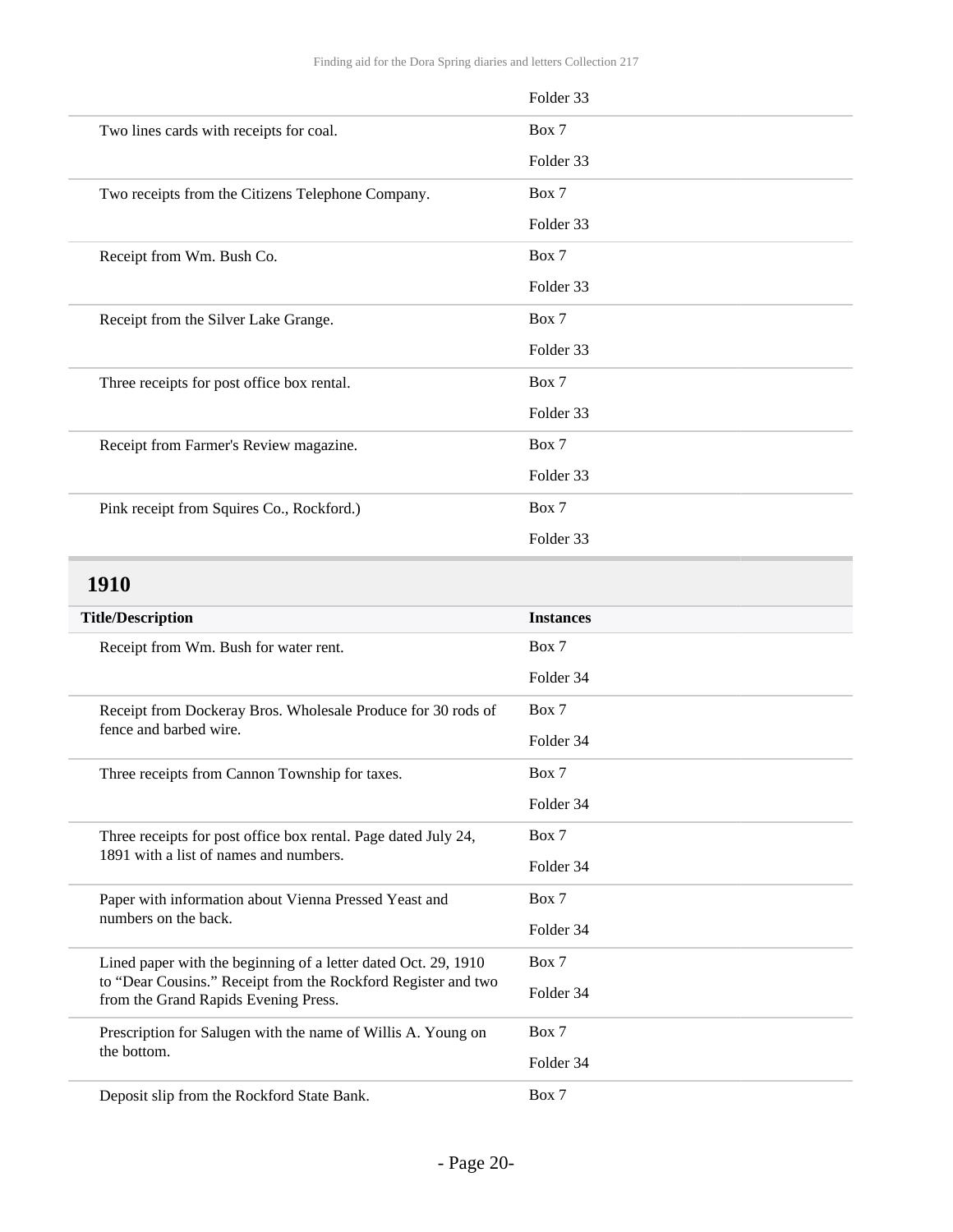<span id="page-20-0"></span>

|                                                                                     | Folder 34        |
|-------------------------------------------------------------------------------------|------------------|
| Order form from the new Prague Flouring Mill Company in                             | Box 7            |
| New Prague, Minn.                                                                   | Folder 34        |
| Six receipts from the Citizens Telephone Company.                                   | Box 7            |
|                                                                                     | Folder 34        |
| Torn piece of paper listing potatoes and costs.                                     | Box 7            |
|                                                                                     | Folder 34        |
| Small red and green stamp with St. Nicholas on it.                                  | Box 7            |
|                                                                                     | Folder 34        |
| Grand Rapids Press clipping of May 13th listing Court Notes.                        | Box 7            |
|                                                                                     | Folder 34        |
| Four small clippings with Cards of Thanks, settlement of will in                    | Box 7            |
| the estate of Mrs. Mary Stockdale, and one about a the operation<br>of a Blind Pig. | Folder 34        |
| 1911                                                                                |                  |
| <b>Title/Description</b>                                                            | <b>Instances</b> |
|                                                                                     |                  |
| (Letter from Closterhouse Woolston Real Estate regarding the                        | Box 7            |
| sale of Spring family land in Cannon Township for a fish and<br>game preserve.      | Folder 35        |
| Receipt for water rent.                                                             | Box 7            |
|                                                                                     | Folder 35        |
| Receipt from D. Bellows Son for coal.                                               | Box 7            |
|                                                                                     | Folder 35        |
| Newspaper article about "Old fashioned Mothers."                                    | Box 7            |
|                                                                                     | Folder 35        |
| Receipt from Hunting Co. Newspaper clipping about "A Re-                            | Box 7            |
| enforced Stocking."                                                                 | Folder 35        |
| Business card for Prof. E. E. Felt, doctor of optics, eye sight                     | Box 7            |
| specialist and chiropractor.                                                        | Folder 35        |
| Receipt from Grand Rapids Monument Co.                                              | Box 7            |
|                                                                                     | Folder 35        |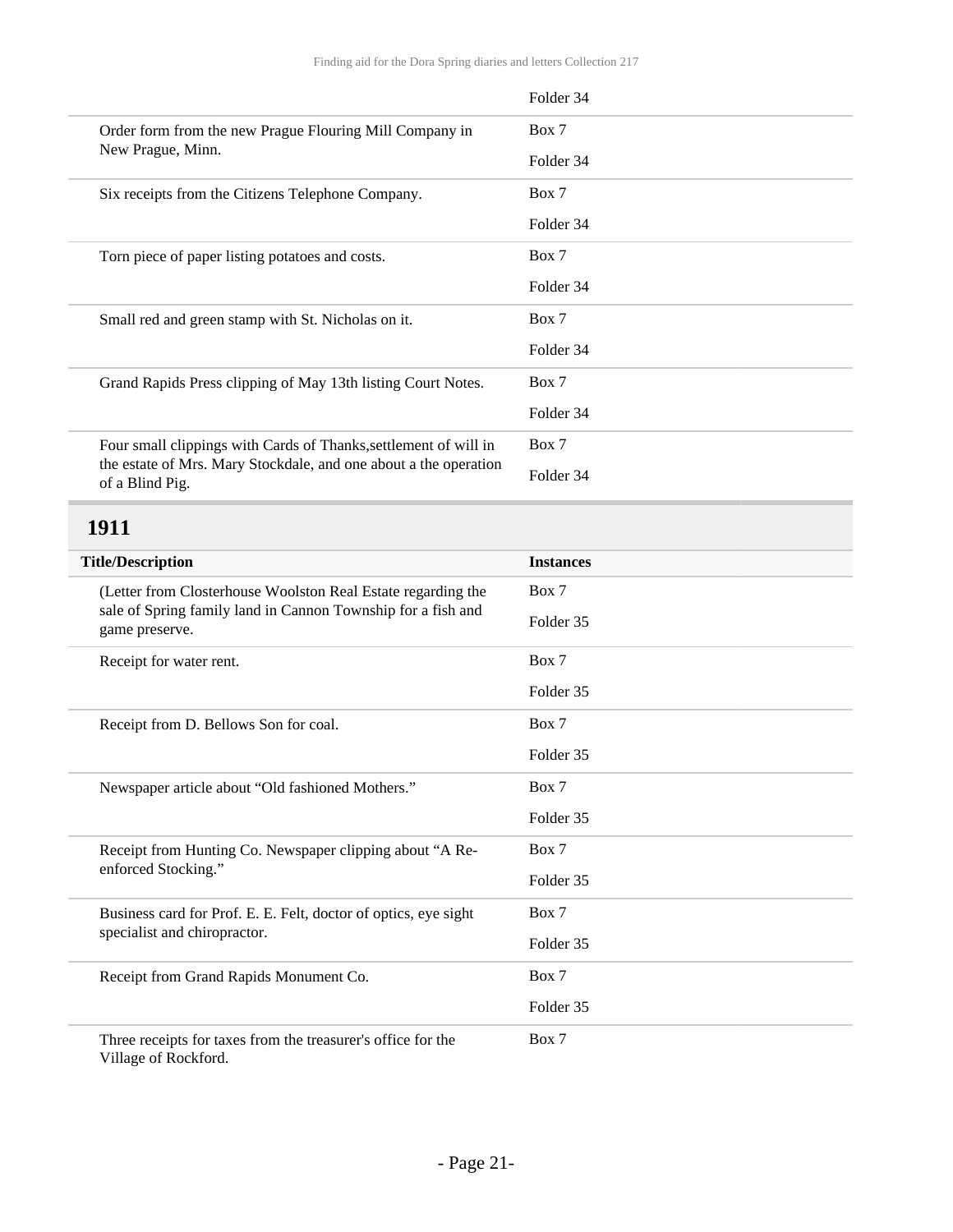|                                                                                                                                       | Folder 35 |
|---------------------------------------------------------------------------------------------------------------------------------------|-----------|
| Three unidentified receipts. Four receipts from either E.L.                                                                           | Box 7     |
| Pritchard Co. or H.B. Elhart for groceries. Two receipts from the<br>Citizens Telephone Co. Four receipts for post office box rental. | Folder 35 |
| Two long distance telephone bills.                                                                                                    | Box 7     |
|                                                                                                                                       | Folder 35 |
| Two cards about the Kent County Sunday School Convention:                                                                             | Box 7     |
| One states that Miss Zelma Atkins and the other that Miss Grace<br>Mc Kensie have been assigned to Dora Spring for entertainment.     | Folder 35 |
| Also a printed announcement of the Algoma-Courtland                                                                                   | Box 7     |
| Township Sunday School Association meeting at the Rockford<br>Baptist Church on Sunday, November 19, 1911)                            | Folder 35 |

## <span id="page-21-0"></span>**1912 (Unidentified, water damaged evidence, items in pocket)**

| <b>Title/Description</b>                                                         | <b>Instances</b> |
|----------------------------------------------------------------------------------|------------------|
| Account sheet from Hardie and Dutcher general hardware store<br>in Rockford, MI. | Box 7            |
|                                                                                  | Folder 36        |
| Receipt from Grand Rapids Monument, Co., for gravestone for<br>Albert J Spring.  | Box 7            |
|                                                                                  | Folder 36        |
| Coupon from Martin the Photographer for low cost cabinet                         | Box 7            |
| photographs.                                                                     | Folder 36        |
| Receipt for water rent.                                                          | Box 7            |
|                                                                                  | Folder 36        |
| Note from Earl Brown to C Zimmerman for 45 bushels of                            | Box 7            |
| potatoes.                                                                        | Folder 36        |
| Three receipts from Dockery Brothers.                                            | Box 7            |
|                                                                                  | Folder 36        |
| Receipt from Citizen's Telephone Company.                                        | Box 7            |
|                                                                                  | Folder 36        |
| Receipt from William Moore showing Dora paid him ten dollars                     | Box 7            |
| for work on a barn.                                                              | Folder 36        |
| Four receipts for rental on post office box 121.                                 | Box 7            |
|                                                                                  | Folder 36        |
| Business card for Prof ED Felt, OD, DC Dr of Optics, Eye Sight                   | Box 7            |
| Specialist, Chiropractor in Grand Haven.                                         | Folder 36        |
| Receipt from D Bellows Son for Hard Coal.                                        | Box 7            |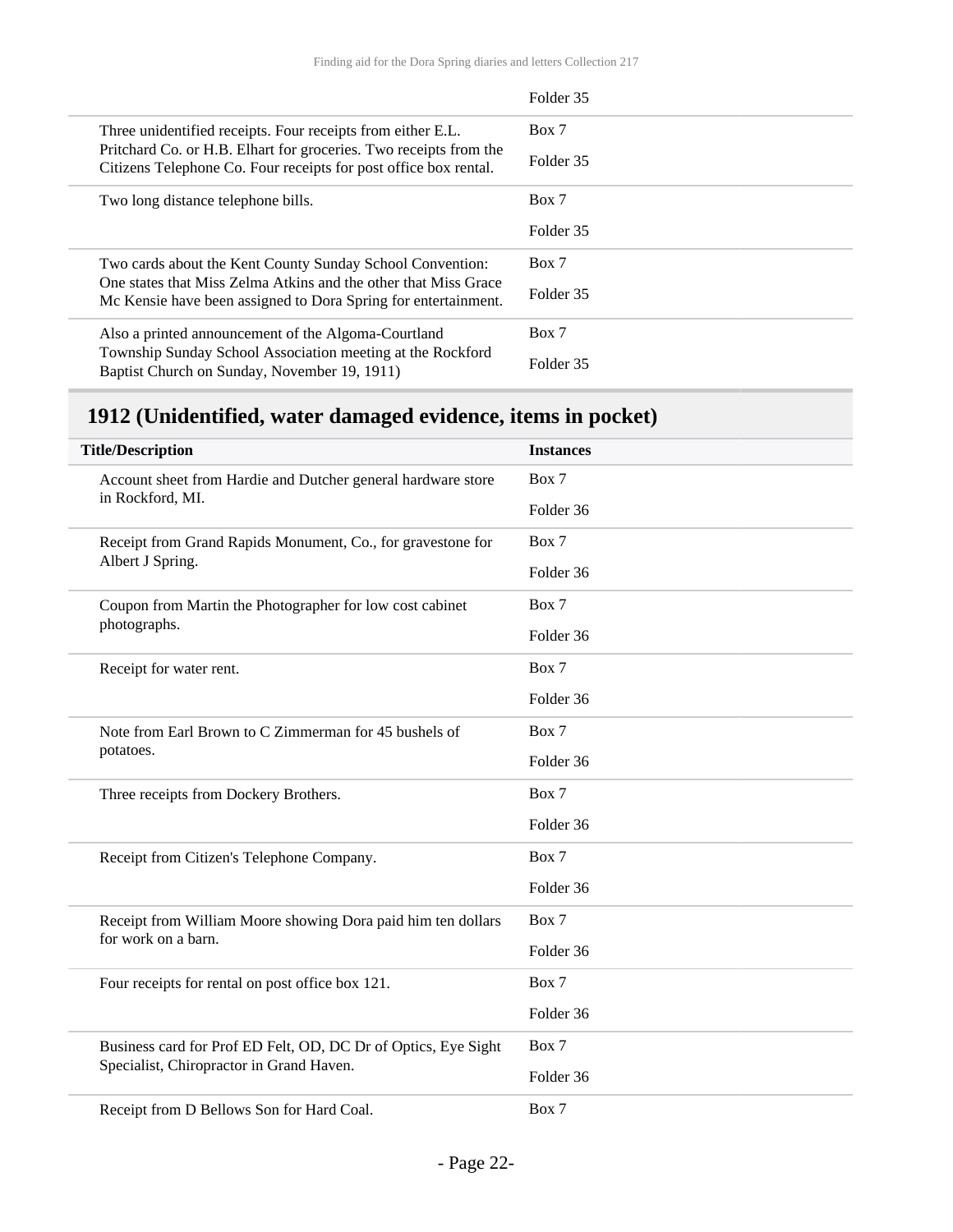|                                         | Folder 36 |
|-----------------------------------------|-----------|
| Bill for beans and oats from Mrs Clark. | Box 7     |
|                                         | Folder 36 |
| Receipt from Sears' Cash Store.         | Box 7     |
|                                         | Folder 36 |

## <span id="page-22-0"></span>**1913 [Had adhered to 1914 and both show water damage.]**

| <b>Title/Description</b>                                                                                            | <b>Instances</b> |
|---------------------------------------------------------------------------------------------------------------------|------------------|
| Four receipts for rental of post office box 121.                                                                    | Box 7            |
|                                                                                                                     | Folder 37        |
| August 18th newspaper announcement that Mizpah temple, No<br>6, Pythian Sisters will meet at the home of JA Teevin. | Box 7            |
|                                                                                                                     | Folder 37        |
| Miss Alfreda Rector will entertain the following Monday                                                             | Box 7            |
| afternoon.                                                                                                          | Folder 37        |
| Newspaper article on the non-marriage of Charles Fisher and                                                         | Box 7            |
| Carrie Richie.                                                                                                      | Folder 37        |
| Receipt from Earl Brown for beans and wheat.                                                                        | Box 7            |
|                                                                                                                     | Folder 37        |
| Receipt from the Rockford Water Board.                                                                              | Box 7            |
|                                                                                                                     | Folder 37        |
| Note regarding purchase of groceries.                                                                               | Box 7            |
|                                                                                                                     | Folder 37        |
| Description of a strip quilt from Mrs Walls.                                                                        | Box 7            |
|                                                                                                                     | Folder 37        |
| Three receipts from the Rockford Register.                                                                          | Box 7            |
|                                                                                                                     | Folder 37        |
| Receipt from Hardie and Perry Hardware.                                                                             | Box 7            |
|                                                                                                                     | Folder 37        |
| Receipt from Wegner Bros for carpeting.                                                                             | Box 7            |
|                                                                                                                     | Folder 37        |
| Official Certificate from the Independent Order of Odd Fellows                                                      | Box 7            |
| certifying that Dora Spring has paid to the Rockford Rebekah<br>Lodge No 145 IOOF one dollar.                       | Folder 37        |

## <span id="page-22-1"></span>**1914 [Some water damage]**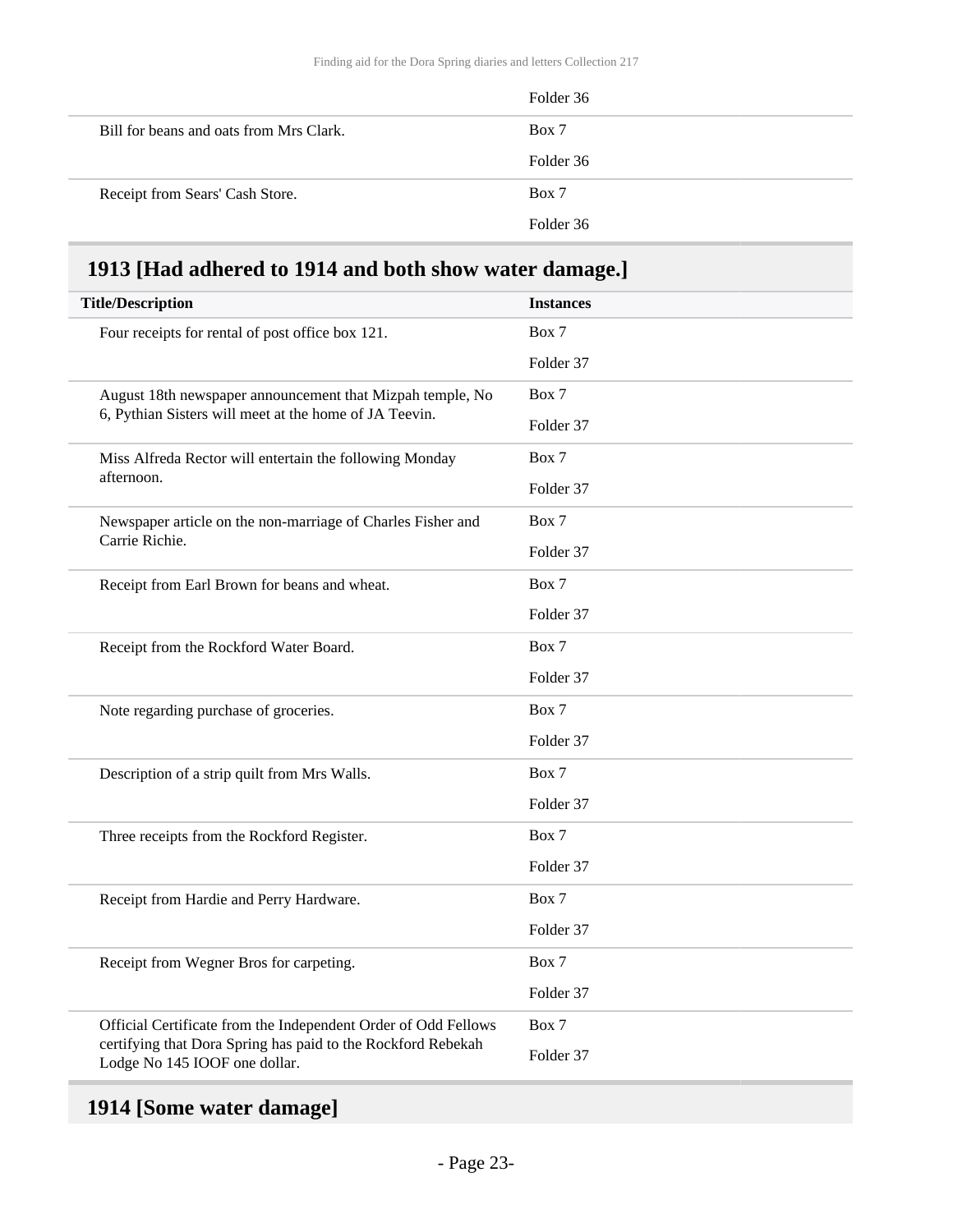<span id="page-23-0"></span>

| <b>Title/Description</b>                                                                                         | <b>Instances</b> |
|------------------------------------------------------------------------------------------------------------------|------------------|
| Newspaper article regarding extreme cold weather.                                                                | Box 7            |
|                                                                                                                  | Folder 38        |
| Receipt from Rockford Register.                                                                                  | Box 7            |
|                                                                                                                  | Folder 38        |
| Receipt from George Weber.                                                                                       | Box 7            |
|                                                                                                                  | Folder 38        |
| Receipt from D. Bellows for hard coal.                                                                           | Box 7            |
|                                                                                                                  | Folder 38        |
| Receipt from Dockery Bros. for clover.                                                                           | Box 7            |
|                                                                                                                  | Folder 38        |
| Three receipts for rental of post office box 121.                                                                | Box 7            |
|                                                                                                                  | Folder 38        |
| 1915                                                                                                             |                  |
| <b>Title/Description</b>                                                                                         | <b>Instances</b> |
| Receipt from D Bellows for hard coal.                                                                            | Box 7            |
|                                                                                                                  | Folder 39        |
| Hand written note regarding                                                                                      | Box 7            |
|                                                                                                                  | Folder 39        |
| cost of hay corn and wheat.                                                                                      | Box 7            |
|                                                                                                                  | Folder 39        |
|                                                                                                                  | Box 7            |
| Calling card from Mrs George Rector wishing you a Merry<br>Christmas; the back of the card lists taxes for 1914. | Folder 39        |
|                                                                                                                  |                  |
| Receipt for Clarence Spring for clover and timothy.                                                              | Box 7            |
|                                                                                                                  | Folder 39        |
| Receipt from the Rockford Register.                                                                              | Box 7            |
|                                                                                                                  | Folder 39        |
| Receipt from Hardie Perry.                                                                                       | Box 7            |
|                                                                                                                  | Folder 39        |
| Four receipts for the rental of post office box 121.                                                             | Box 7            |
|                                                                                                                  | Folder 39        |
| Two receipts for repair of kettle and plumbing equipment.                                                        | Box 7            |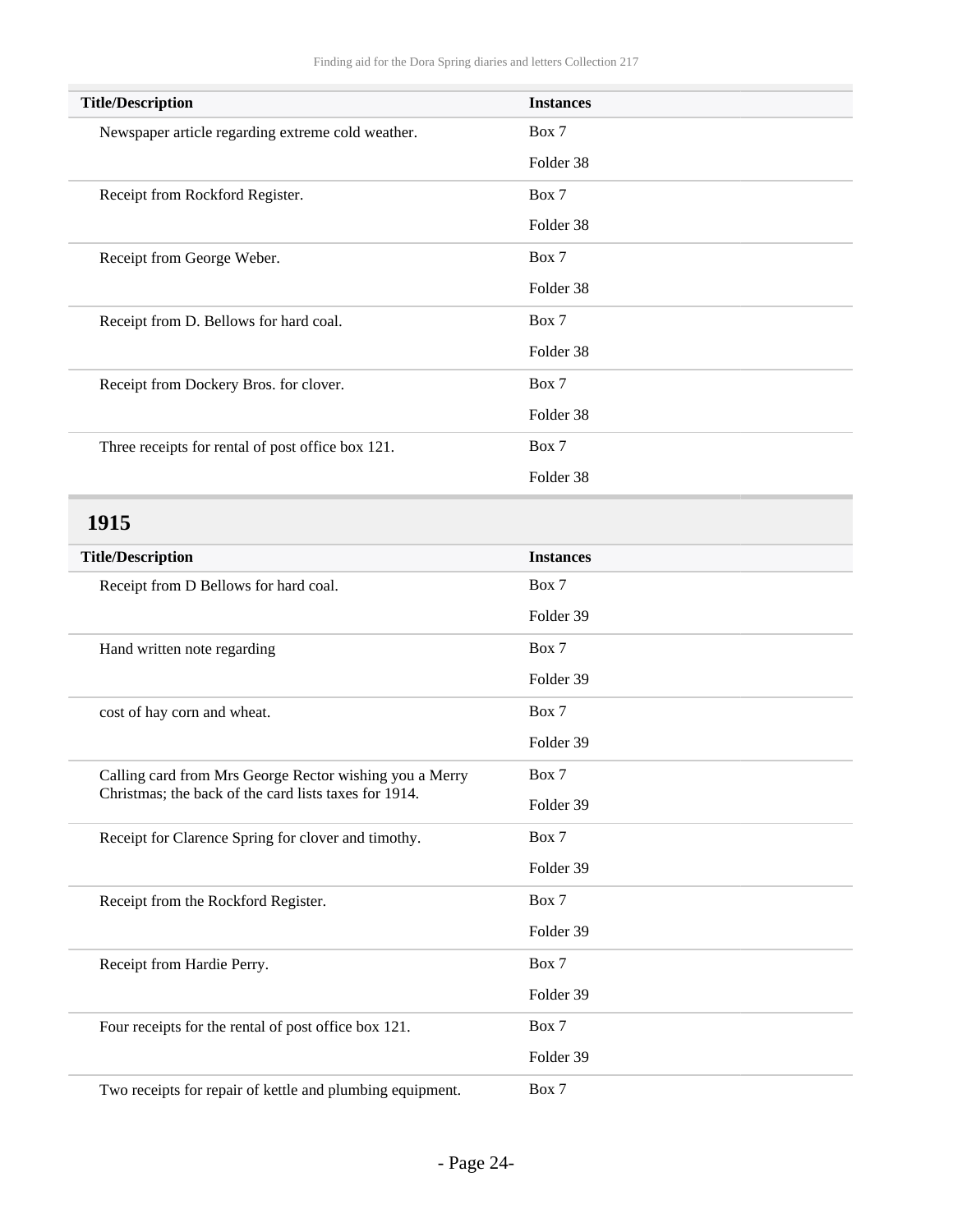|                                                   | Folder 39 |
|---------------------------------------------------|-----------|
| Newspaper notice for the death of Volney Spring.) | Box 7     |
|                                                   | Folder 39 |

## <span id="page-24-0"></span>**1916 [water damaged, adherence]**

| <b>Title/Description</b>                                                                               | <b>Instances</b> |
|--------------------------------------------------------------------------------------------------------|------------------|
| Receipt from Rockford Water Board.                                                                     | Box 7            |
|                                                                                                        | Folder 40        |
| Listing of costs for a variety of articles from furniture to kitchen<br>pots and utensils to clothing. | Box 7            |
|                                                                                                        | Folder 40        |
| Business card for Chas Bloodgood MD Receipt from Dennis                                                | Box 7            |
| Bellows for hard Coal.                                                                                 | Folder 40        |
| Two tickets for the IOOF Fall Festival for the raffle of a 1917                                        | Box 7            |
| Ford Automobile.                                                                                       | Folder 40        |
| Weight certificate for beans from Fairbanks Scales.                                                    | Box 7            |
|                                                                                                        | Folder 40        |
| Subscription receipt for Woman' World and Plain and Fancy                                              | Box 7            |
| Needlework.                                                                                            | Folder 40        |
| Receipt from the Rockford Register.                                                                    | Box 7            |
|                                                                                                        | Folder 40        |
| Receipt from Arland Christmass for Fred Davis for cleaning                                             | Box 7            |
| closet.                                                                                                | Folder 40        |
| Recipe from Aunt Calista for gravel or kidney trouble.                                                 | Box 7            |
|                                                                                                        | Folder 40        |
| Listing of women and what they will bring to a function.                                               | Box 7            |
|                                                                                                        | Folder 40        |
| Nine receipts for the Press.                                                                           | Box 7            |
|                                                                                                        | Folder 40        |
| Four receipts for the rental of post office box 121.                                                   | Box 7            |
|                                                                                                        | Folder 40        |
| Three receipts for red beans, wheat and rye, and shingles.                                             | Box 7            |
|                                                                                                        | Folder 40        |
| Four pages with addition and subtraction of numbers.                                                   | Box 7            |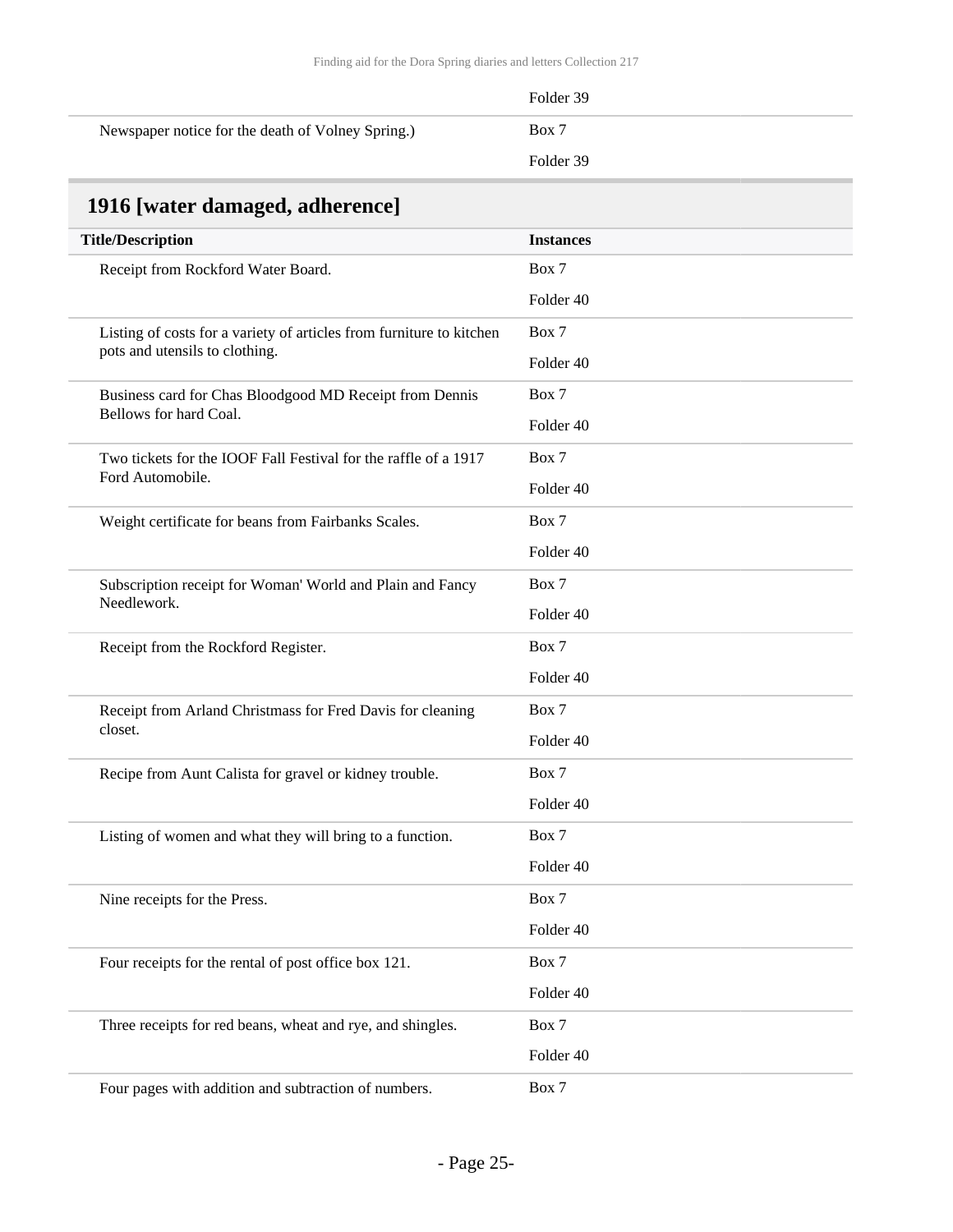<span id="page-25-2"></span><span id="page-25-1"></span><span id="page-25-0"></span>

| 1917                                                                            |                  |
|---------------------------------------------------------------------------------|------------------|
| <b>Title/Description</b>                                                        | <b>Instances</b> |
| Tax receipts from Algoma Township, Cannon Township and the<br>City of Rockford. | Box 7            |
|                                                                                 | Folder 41        |
| Two receipts from Dockery Brothers for shingles.                                | Box 7            |
|                                                                                 | Folder 41        |
| Three receipts for plumbing supplies from Hunting Co.                           | Box 7            |
|                                                                                 | Folder 41        |
| Receipt from Dick Kimm Furniture Co.                                            | Box 7            |
|                                                                                 | Folder 41        |
| Receipt for post office box rental.                                             | Box 7            |
|                                                                                 | Folder 41        |
| Receipt from FN for \$15.00. Receipt from Mrs EL Giles for                      | Box 7            |
| \$22.00.                                                                        | Folder 41        |
| Receipt for shingles.                                                           | Box 7            |
|                                                                                 | Folder 41        |
| Receipt from the Rockford Water Board.                                          | Box 7            |
|                                                                                 | Folder 41        |
| Receipt from hardware store.                                                    | Box 7            |
|                                                                                 | Folder 41        |
| Receipt from LV Wall for contribution.                                          | Box 7            |
|                                                                                 | Folder 41        |
| Receipt from Dennis Bellows for hard coal.                                      | Box 7            |
|                                                                                 | Folder 41        |
| 1918                                                                            |                  |
| <b>Title/Description</b>                                                        | <b>Instances</b> |
| Receipt from Hardie and Perry.                                                  | Box 7            |
|                                                                                 | Folder 42        |
| Receipt for contribution to the American Red Cross.                             | Box 7            |
|                                                                                 | Folder 42        |
|                                                                                 |                  |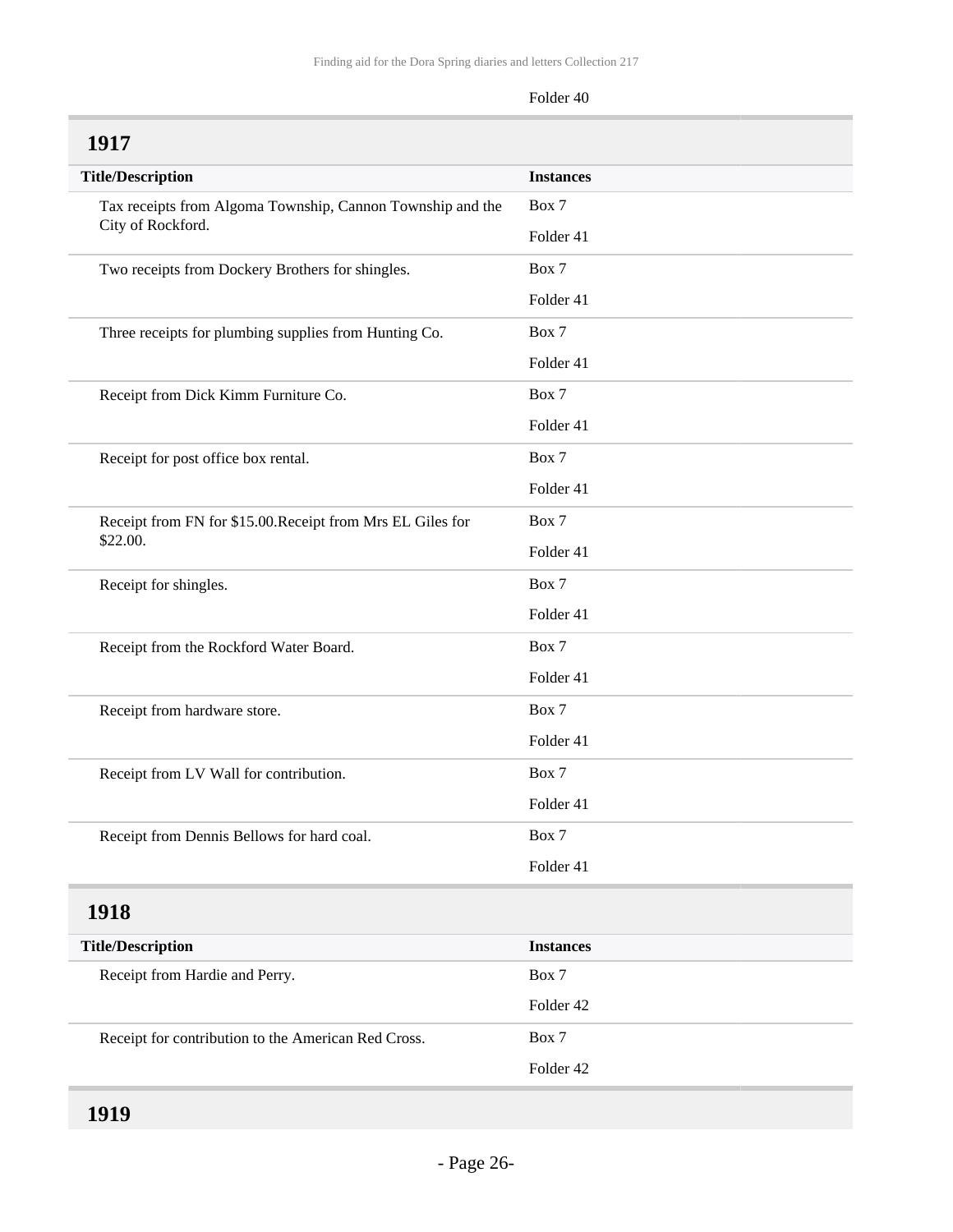| <b>Title/Description</b>                                     | <b>Instances</b> |
|--------------------------------------------------------------|------------------|
| Receipt from Dockery Bros for chest coal.                    | Box 7            |
|                                                              | Folder 43        |
| Three weighing slips for "Chest."                            | Box 7            |
|                                                              | Folder 43        |
| Four receipts from Harold Burch for the Press.               | Box 7            |
|                                                              | Folder 43        |
| Three receipts from the Citizens Telephone Company.          | Box 7            |
|                                                              | Folder 43        |
| Three long distance bills listing the names of those called. | Box 7            |
|                                                              | Folder 43        |
| Notice from the Telephone Company regarding rates.           | Box 7            |
|                                                              | Folder 43        |
| Receipt from Beulah Earle for \$2.00 from Dora for the       | Box 7            |
| minister's salary.                                           | Folder 43        |
| Receipt from Grand Rapids Oil Co.                            | Box 7            |
|                                                              | Folder 43        |
| Receipt from HE Earle for drugs and sundries.                | Box 7            |
|                                                              | Folder 43        |
| Tax receipts from Algoma Township and Village of Rockford.   | Box 7            |
|                                                              | Folder 43        |
| Six receipts from Cecil M Burch for the Grand Rapids Herald. | Box 7            |
|                                                              | Folder 43        |
| Two receipts for post office box rental.                     | Box 7            |
|                                                              | Folder 43        |
| Receipt from the Hunting Company for labor.                  | Box 7            |
|                                                              | Folder 43        |
| Receipt from the Rockford Water Board.                       | Box 7            |
|                                                              | Folder 43        |
| Paper with handwritten list of seeds and their costs.        | Box 7            |
|                                                              | Folder 43        |
| Receipt for purchase of sugar.                               | Box 7            |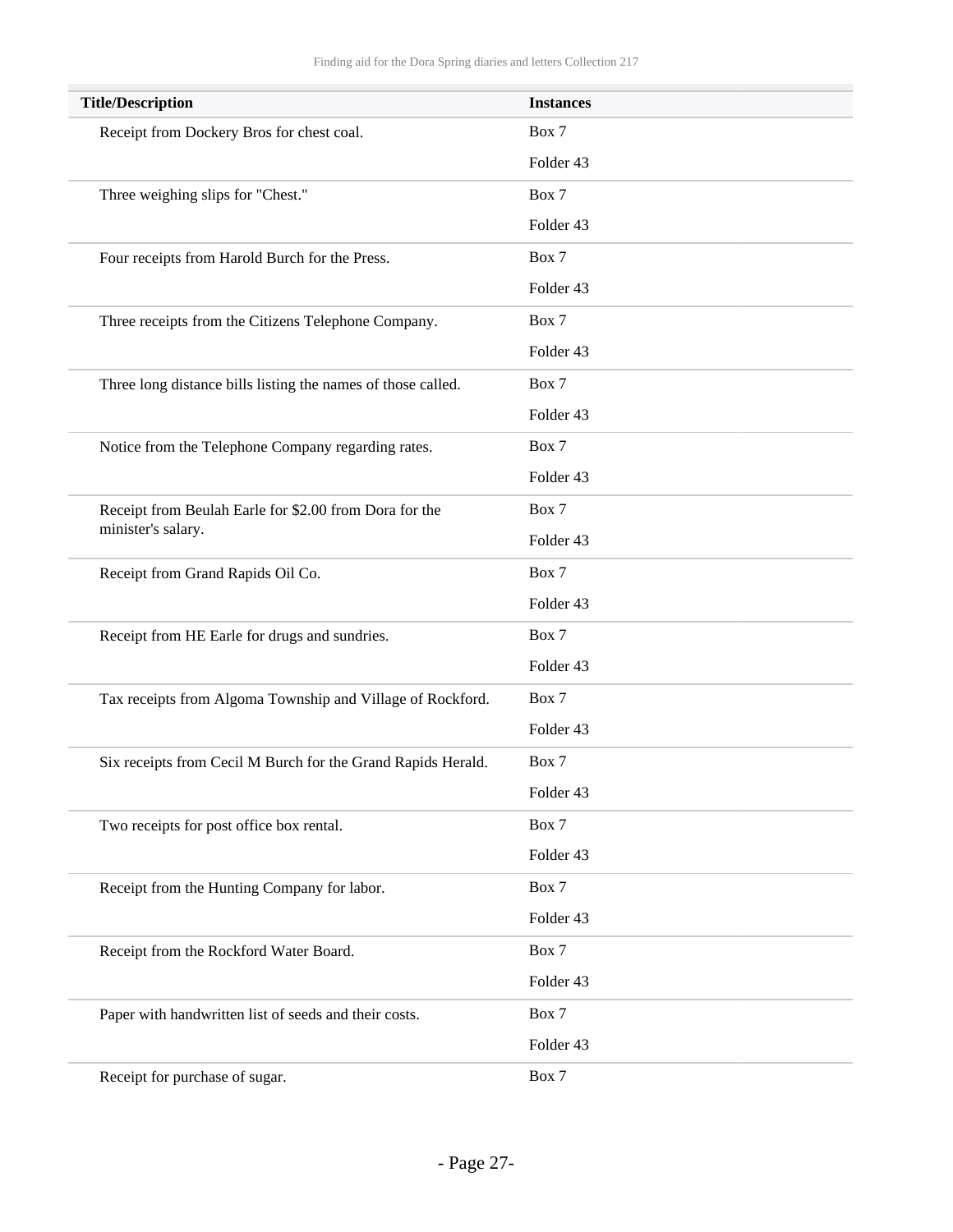<span id="page-27-0"></span>

|                                                                                                                             | Folder <sub>43</sub> |
|-----------------------------------------------------------------------------------------------------------------------------|----------------------|
| Card with listing of costs for mulehide, galvanized steel, etc.                                                             | Box 7                |
|                                                                                                                             | Folder 43            |
| 1920                                                                                                                        |                      |
| <b>Title/Description</b>                                                                                                    | <b>Instances</b>     |
| Three Cannon Township Tax receipts and one each for Algoma                                                                  | Box 7                |
| and the village of Rockford.Playbill for "The Old Peabody<br>Pew," a play presented by the Dorcas Society of the ME Church. | Folder 44            |
| Notice from the Farmers' Mutual Fire Insurance Co., listing                                                                 | Box 7                |
| those who suffered losses.                                                                                                  | Folder 44            |
| Receipt from Rockford Register.                                                                                             | Box 7                |
|                                                                                                                             | Folder 44            |
| Receipt from Rockford Water Board.                                                                                          | Box 7                |
|                                                                                                                             | Folder 44            |
| Receipt from the Hunting Co.                                                                                                | Box 7                |
|                                                                                                                             | Folder 44            |
| Listing of various types of food and their costs, indicating,<br>"What Aunt Mary paid." Pink charge slip to Dr C Young.     | Box 7                |
|                                                                                                                             | Folder 44            |
| Two receipts from the Dick Kimm Furniture Hardward Co.                                                                      | Box 7                |
|                                                                                                                             | Folder 44            |
|                                                                                                                             |                      |

<span id="page-27-1"></span>

| <b>Title/Description</b>                                            | <b>Instances</b> |
|---------------------------------------------------------------------|------------------|
| Sown in insert listing deaths and marriages.                        | Box 7            |
|                                                                     | Folder 45        |
| Three receipts for loads of chest coal.                             | Box 7            |
|                                                                     | Folder 45        |
| Three pieces of paper with numbers and/or amounts written on        | Box 7            |
| them.                                                               | Folder 45        |
| Three purchase receipts showing Dora sold rye, beans and wheat      | Box 7            |
| to Dockeray Bros.                                                   | Folder 45        |
| Receipt from Rockford Water Board.                                  | Box 7            |
|                                                                     | Folder 45        |
| Weigh slip from Dora to DG Bellder for 4,268 pounds of<br>potatoes. | Box 7            |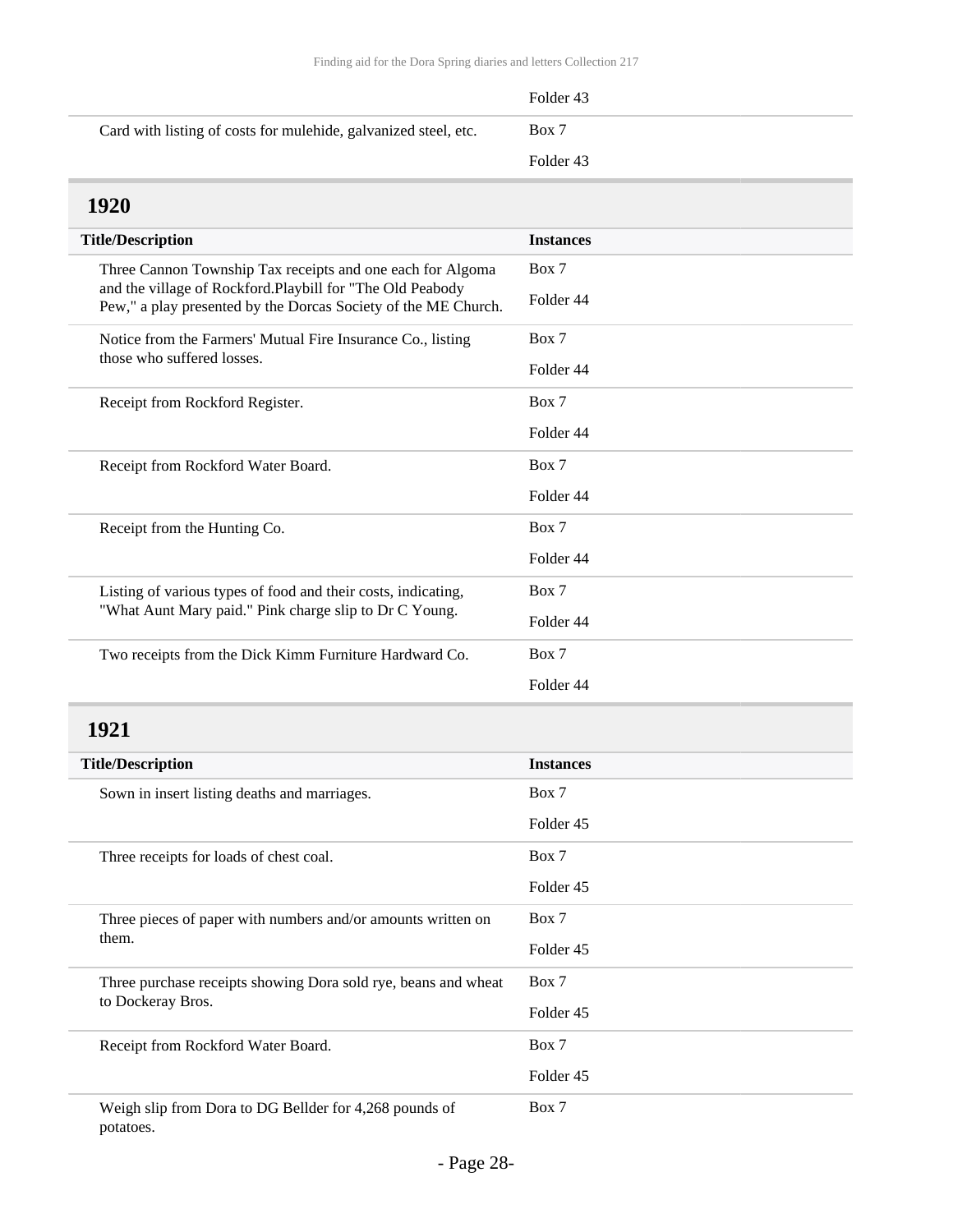|                                                             | Folder 45            |
|-------------------------------------------------------------|----------------------|
| Business card for John N Stevens of 1063 Bridge St.         | Box 7                |
|                                                             | Folder 45            |
| Grand Rapids representing the Shafer Mfg Company of Toledo, | Box 7                |
| Ohio.                                                       | Folder 45            |
| Receipt from the Citizens Telephone Company.                | Box 7                |
|                                                             | Folder 45            |
| Receipt for Mrs C Young from the Deyo-Hessler Drug Co.      | Box 7                |
|                                                             | Folder <sub>45</sub> |
| Three receipts from the Rockford Register.                  | Box 7                |
|                                                             | Folder 45            |
| Two property tax receipts from Cannon Township and one each | Box 7                |
| from Algoma and the Village of Rockford.                    | Folder 45            |
| Two receipts from the Hunting Co.                           | Box 7                |
|                                                             | Folder 45            |
| Five receipts from unnamed businesses.                      | Box 7                |
|                                                             | Folder 45            |
| One small card with a colored bell saying, "A Right Merry   | Box 7                |
| Christmas," with the handwritten notation, "To Willis."     | Folder 45            |

<span id="page-28-0"></span>

| <b>Title/Description</b>                                   | <b>Instances</b> |
|------------------------------------------------------------|------------------|
| Three tax receipts from Cannon Township, and one each from | Box 7            |
| the Village of Rockford and Algoma Township.               | Folder 46        |
| Three receipts from the Citizens Telephone Company.        | Box 7            |
|                                                            | Folder 46        |
| One insurance policy notice from an unknown company.       | Box 7            |
|                                                            | Folder 46        |
| One receipt for the Morning Herald.                        | Box 7            |
|                                                            | Folder 46        |
| Three receipts from the Rockford Co-Operative Elevator     | Box 7            |
| Company.                                                   | Folder 46        |
| One receipt from the Dockeray Brothers.                    | Box 7            |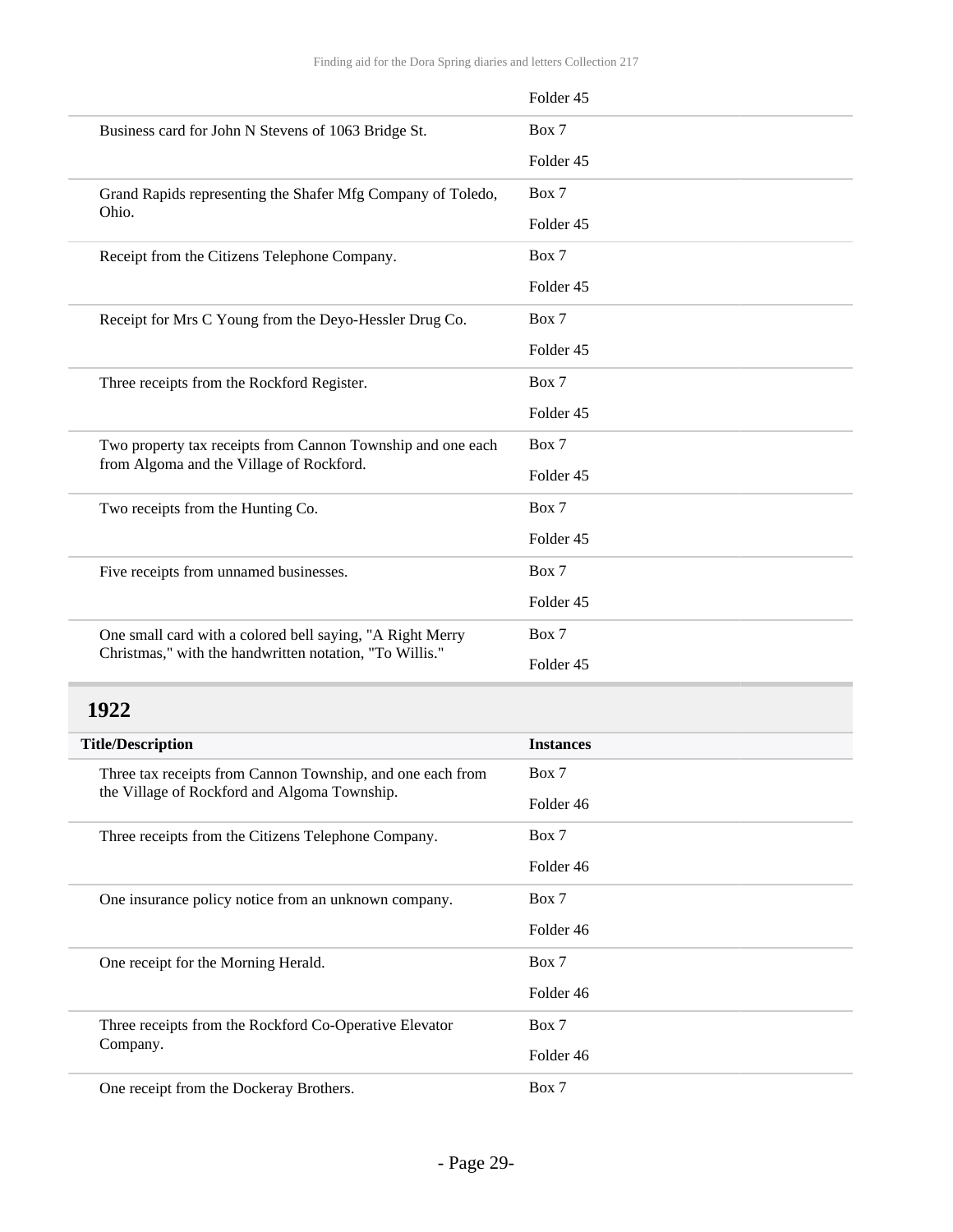|                                                                                                                                                                               | Folder 46 |
|-------------------------------------------------------------------------------------------------------------------------------------------------------------------------------|-----------|
| One receipt from the Rockford Water Board.                                                                                                                                    | Box 7     |
|                                                                                                                                                                               | Folder 46 |
| One printed receipt from Sear Cash Grocery.                                                                                                                                   | Box 7     |
|                                                                                                                                                                               | Folder 46 |
| Three receipts from unknown businesses.                                                                                                                                       | Box 7     |
|                                                                                                                                                                               | Folder 46 |
| One 3" x 4" black and white photograph depicting an older                                                                                                                     | Box 7     |
| woman with white hair in a long dress outdoors in front of a<br>house with steps, trees and grass are in the background. [This<br>photograph is now located in Box 1 Folder 1 | Folder 46 |

<span id="page-29-0"></span>

| <b>Title/Description</b>                              | <b>Instances</b> |
|-------------------------------------------------------|------------------|
| Eight receipts from Dockeray Brothers.                | Box 7            |
|                                                       | Folder 47        |
| Deposit slip from Rockford State Bank.                | Box 7            |
|                                                       | Folder 47        |
| Obituary for Mrs Eva Daniels.                         | Box 7            |
|                                                       | Folder 47        |
| Newspaper listing of Divorces for Feb 5, 1923.        | Box 7            |
|                                                       | Folder 47        |
| Three receipts from the Rockford Cooperative Elevator | Box 7            |
| Association.                                          | Folder 47        |
| Receipt from HM Reynolds Shingle Co.                  | Box 7            |
|                                                       | Folder 47        |
| Two receipts from the Morning Herald.                 | Box 7            |
|                                                       | Folder 47        |
| One insurance policy notice from an unknown company.  | Box 7            |
|                                                       | Folder 47        |
| One receipt for labor on a house from OE Carr.        | Box 7            |
|                                                       | Folder 47        |
| Two receipts from the Hunting company.                | Box 7            |
|                                                       | Folder 47        |
| One receipt from the Rockford Water Board.            | Box 7            |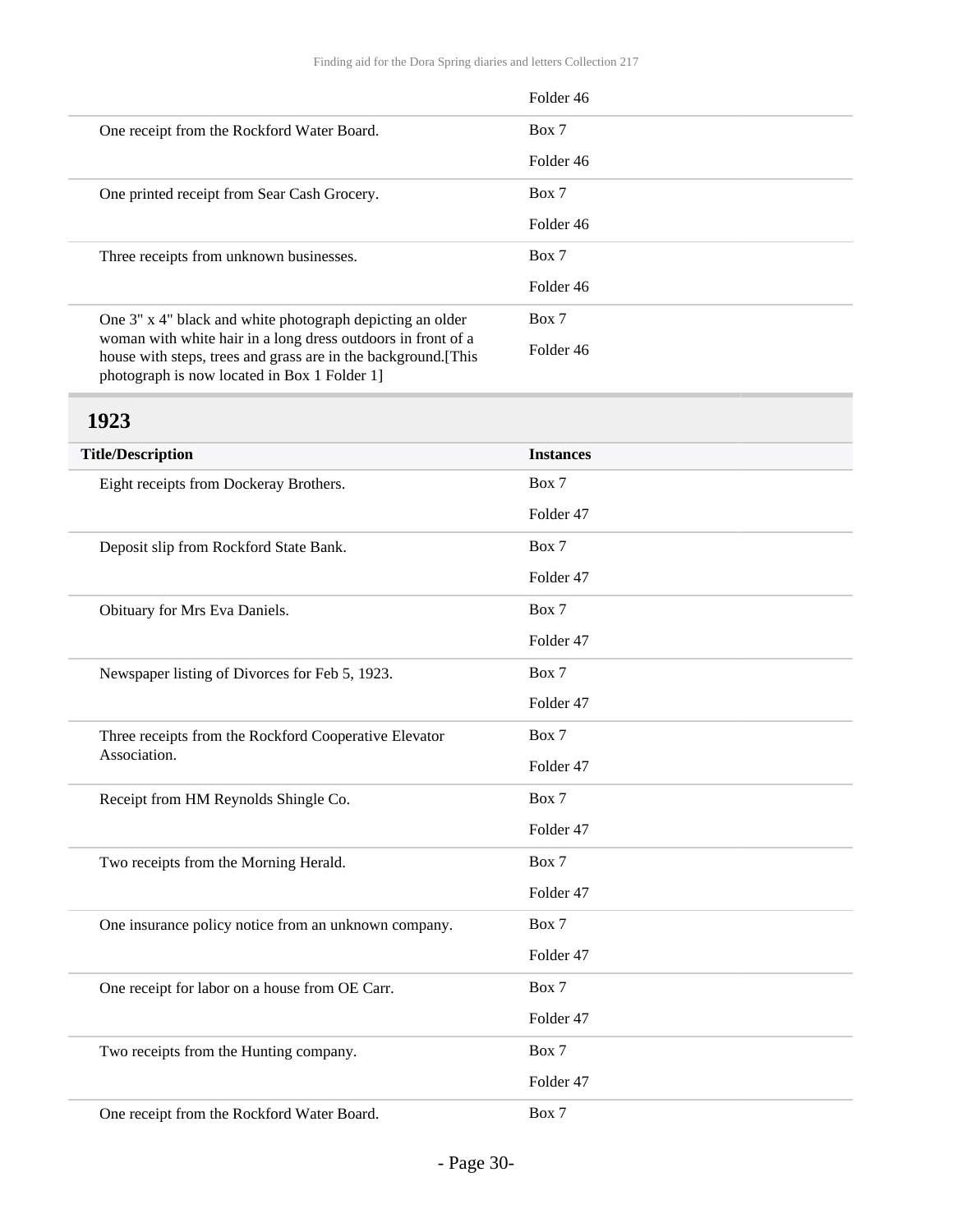|                                                          | Folder 47            |
|----------------------------------------------------------|----------------------|
| Three receipts from unknown merchants.                   | Box 7                |
|                                                          | Folder <sub>47</sub> |
| Three property tax receipts from Cannon Township and one | Box 7                |
| from the Village of Rockford.                            | Folder <sub>47</sub> |

<span id="page-30-0"></span>

| <b>Title/Description</b>                                                                                                                                                                                                                    | <b>Instances</b>     |
|---------------------------------------------------------------------------------------------------------------------------------------------------------------------------------------------------------------------------------------------|----------------------|
| [Three lined pages and one envelope are attached to the diary<br>with string and a thread. They have been left in the book. On<br>them, there is a listing of births or deaths, purchases of food and<br>a list of Willis' football games.] | Box 7                |
|                                                                                                                                                                                                                                             | Folder <sub>48</sub> |
| Newspaper clipping about couple who had three sets of triplets                                                                                                                                                                              | Box 7                |
| and two sets of twins had been born to them.                                                                                                                                                                                                | Folder <sub>48</sub> |
| Newspaper clipping about four youths who were hurt in an auto                                                                                                                                                                               | Box 7                |
| crash - one of whom was Dora's grandson, Willis.                                                                                                                                                                                            | Folder <sub>48</sub> |
| Newspaper clipping listing, "Herschel's Weather Table,"                                                                                                                                                                                     | Box 7                |
| showing how to predict the weather.                                                                                                                                                                                                         | Folder <sub>48</sub> |
| Receipt from the Rockford Water Board.                                                                                                                                                                                                      | Box 7                |
|                                                                                                                                                                                                                                             | Folder <sub>48</sub> |
| Receipt for the Daily Herald.                                                                                                                                                                                                               | Box 7                |
|                                                                                                                                                                                                                                             | Folder <sub>48</sub> |
| Card from Herpolsheimer Co Receipt for the Rockford Register.                                                                                                                                                                               | Box 7                |
|                                                                                                                                                                                                                                             | Folder <sub>48</sub> |
| Receipt from Cass Johnson's Quality Store.                                                                                                                                                                                                  | Box 7                |
|                                                                                                                                                                                                                                             | Folder <sub>48</sub> |
| Receipt from Rockford Cooperative Elevator Association.                                                                                                                                                                                     | Box 7                |
|                                                                                                                                                                                                                                             | Folder 48            |
| One tax bill from Algoma Township and one from the Village of                                                                                                                                                                               | Box 7                |
| Rockford.                                                                                                                                                                                                                                   | Folder 48            |
| Receipt from FN Northouse, General Merchandiser.                                                                                                                                                                                            | Box 7                |
|                                                                                                                                                                                                                                             | Folder 48            |
| One recipe for medicine and one for food.                                                                                                                                                                                                   | Box 7                |
|                                                                                                                                                                                                                                             | Folder 48            |
| One receipt for a wiegelia bush.                                                                                                                                                                                                            | Box 7                |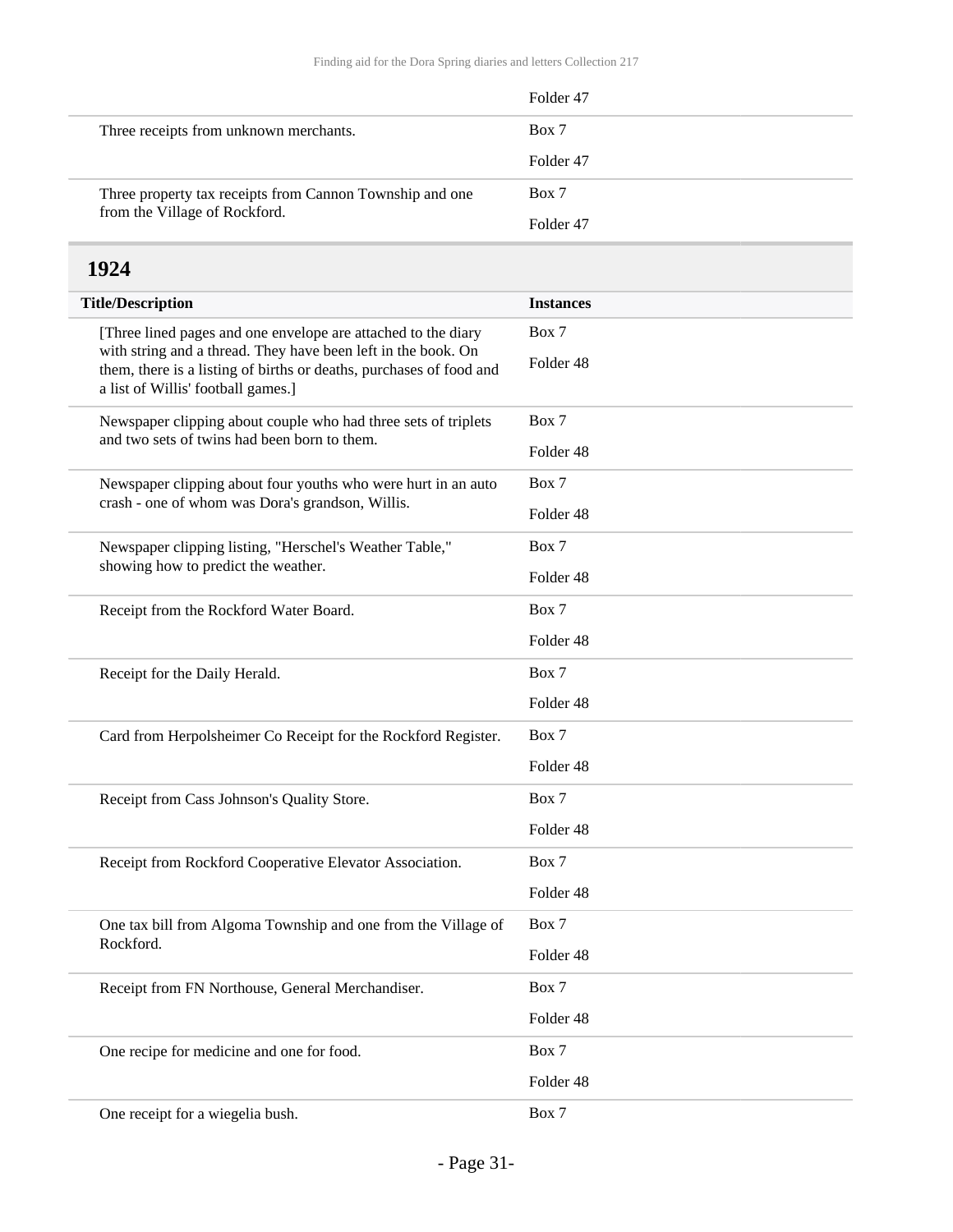<span id="page-31-0"></span>

|                                                                                          | Folder 48        |
|------------------------------------------------------------------------------------------|------------------|
| One receipt for rye from Ernest G Hubbel Co.                                             | Box 7            |
|                                                                                          | Folder 48        |
| Seven receipts from Dockeray Brothers.                                                   | Box 7            |
|                                                                                          | Folder 48        |
| Three receipts from unidentified businesses.                                             | Box 7            |
|                                                                                          | Folder 48        |
| 1925                                                                                     |                  |
| <b>Title/Description</b>                                                                 | <b>Instances</b> |
| Newspaper article about snowfall.                                                        | Box 7            |
|                                                                                          | Folder 49        |
| Receipt from Dick Kimm Furniture                                                         | Box 7            |
|                                                                                          | Folder 49        |
| and Hardware.                                                                            | Box 7            |
|                                                                                          | Folder 49        |
| Eight receipts from Dockeray Brothers.                                                   | Box 7            |
|                                                                                          | Folder 49        |
| Three property tax receipts from Cannon Township, two from                               | Box 7            |
| Algoma Township and one from the Village of Rockford.                                    | Folder 49        |
| Two notices of assessment from the Michigan Mutal Windstorm                              | Box 7            |
| Insurance Company.                                                                       | Folder 49        |
| One Rockford Water Board receipt.                                                        | Box 7            |
|                                                                                          | Folder 49        |
| One receipt for the Rockford Register. Receipt from Jas E Corder                         | Box 7            |
| "for the Lumber" on the back of a blank deposit slip for the State<br>Bank of Vestaburg. | Folder 49        |
| Small lined piece of paper listing names and dates.                                      | Box 7            |
|                                                                                          | Folder 49        |
| Small blue-green receipt for \$3.60 stamped with Rockford Mich.                          | Box 7            |
|                                                                                          | Folder 49        |
| Receipt from Tompsett Peterson for one pound of sausage.                                 | Box 7            |
|                                                                                          | Folder 49        |
| Checklist for the Searles Laundry with numbers written on the                            | Box 7            |

back.